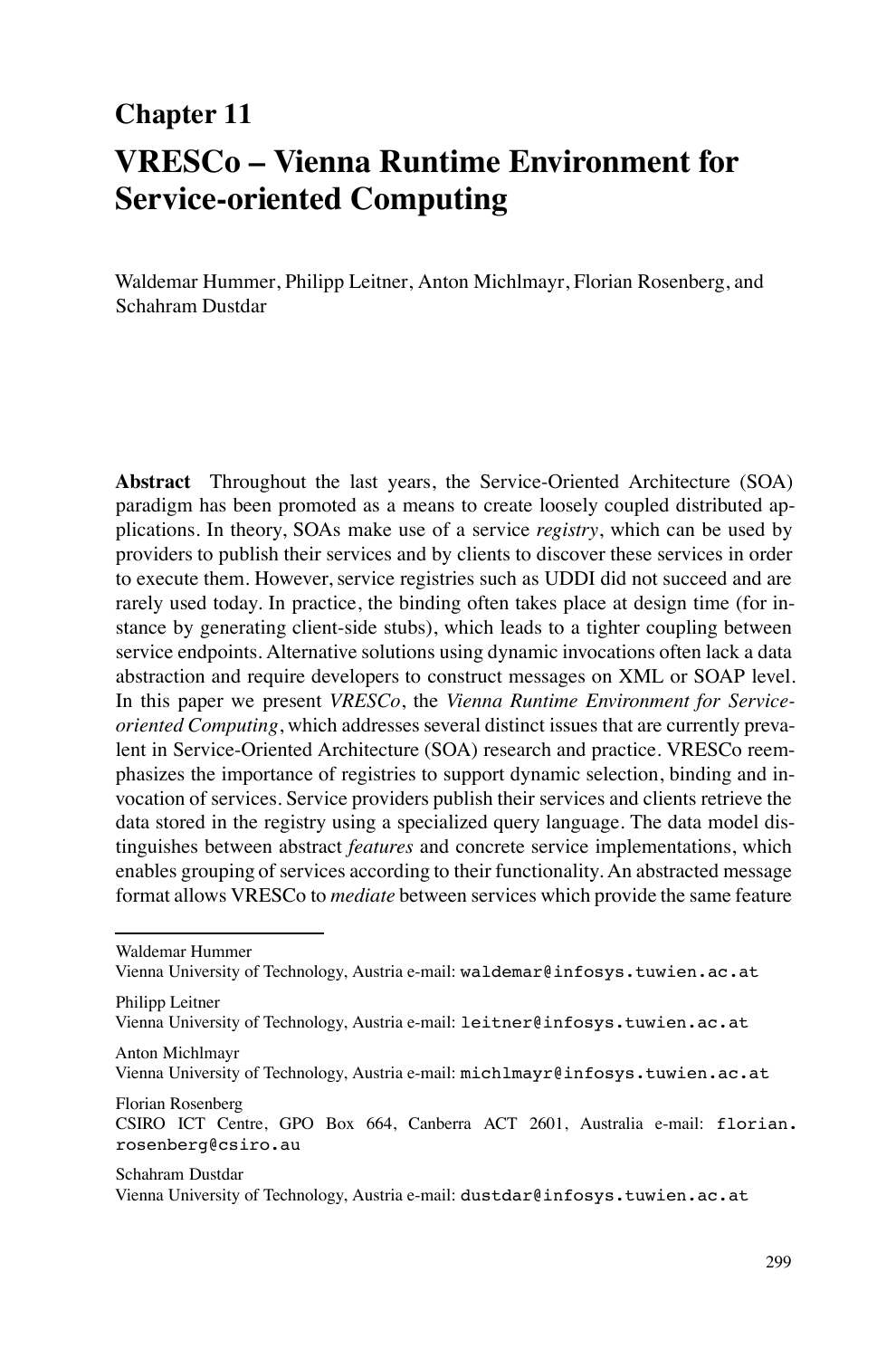but use a different message syntax. Furthermore, VRESCo allows for explicit *versioning* of services. In addition to functional entities, the VRESCo service metadata model contains QoS (Quality of Service) attributes. Clients can be configured to dynamically rebind to different service instances based on the QoS data. The paper presents an illustrative scenario taken from the telecommunications domain, which serves as the basis for the discussion of the features of VRESCo.

#### **11.1 Introduction**

In the course of the last years, software engineering research and practice have put remarkable focus on the Service-Oriented Architecture (SOA) [20] paradigm, which propagates the use of services – autonomous applications made available in a computer network using standardized interface description and message exchange – as a means to create decoupled, distributed, composite applications in heterogeneous environments. *Web Services* [29] represent the most common way of implementing SOAs. Conceptually, SOA involves three main actors: 1) *service providers* implement services and make them available at a certain location (endpoint) in the network; 2) *service registries* store information about services, and providers can publish their services in such registries; 3)*service consumers* discover (find) services by querying a service registry, bind to the obtained service references and execute the services' operations. This model of three collaborating actors is often referred to as the *SOA triangle*. It has been argued that currently the SOA triangle is actually *broken* [16], since the binding between consumer and service provider often happens at design-time and service registries are rarely used in practice. This is largely due to the limited success of service registry standards such as UDDI [19].

Furthermore, dynamic binding and invocation of services is often only supported for services having the same syntactical (or technical) interface. Since there is no standard mechanism to describe the logical equivalence of service operations using service metadata, service consumers are experiencing difficulties determining whether two service implementations actually perform the same task. Even if clients are aware of the concrete service endpoints that are available for a certain task, the problem of different syntactical interfaces remains. One possibility would be to provide input message templates for all possible service versions at design time. However, a more dynamic and flexible approach to mediation between diverse interfaces is desirable. The same applies to cases in which different versions of one and the same service exist. So far, service *versioning* is not directly supported by service registries such as UDDI. An end-to-end solution for service versioning, which allows to transparently switch to the latest version of a service, is desirable. Dynamic service selection and binding should also be possible based on other non-functional attributes, such as the availability or response time.

In this chapter we address some of the issues and shortcomings that are prevalent in current SOA research and practice. We present *VRESCo*, the *Vienna Runtime Environment for Service-oriented Computing*. The discussion of the capabilities of the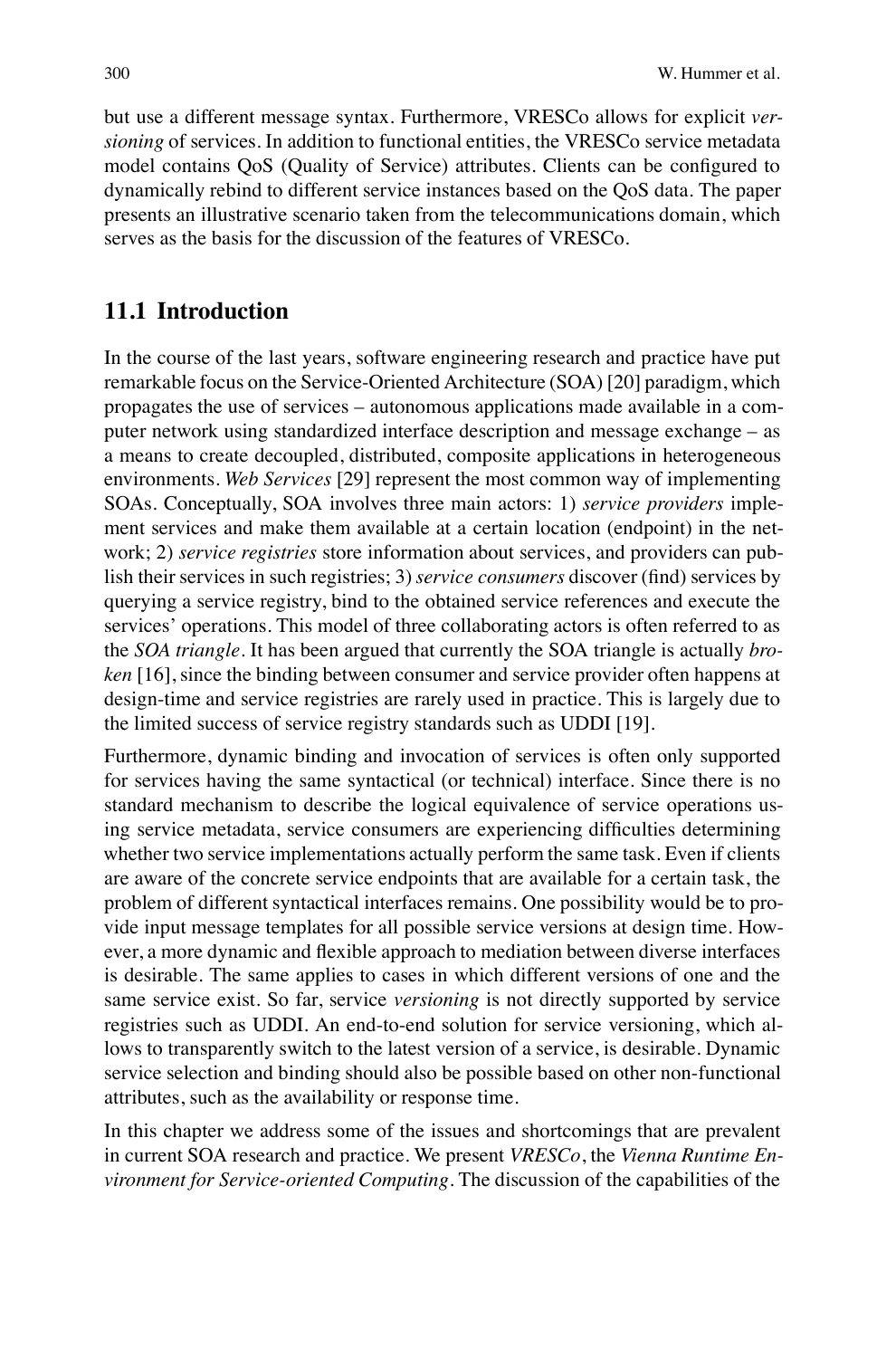VRESCo framework is based on an illustrative example scenario. The scenario contains a number of challenges for Service Oriented Computing (SOC). We identify and describe these issues and subsequently present appropriate solutions based on VRESCo. VRESCo has in part been developed within the FP7 Network of Excellence project S-Cube, within work package WP-JRA-2.3 (Self-\* Service Infrastructure and Discovery Support). Within S-Cube, Vienna University of Technology is the beneficiary responsible for the development of the VRESCo prototype.

The remainder of this paper is structured as follows. In Section 11.2 we describe the example scenario that serves as the basis for the discussion of VRESCo. Section 11.3 comprises the main part of the paper, in which we describe the concepts and features of VRESCo. In this part, we always try to establish a link between the abstract concepts and the reference implementation of the scenario. In Section 11.4 we discuss existing work related to VRESCo. Since the VRESCo framework embraces a number of rather distinct research areas, the related work discussion can only focus on a few selected aspects. The paper concludes with a summary and final remarks in Section 11.5.

## **11.2 Example Scenario**

To demonstrate the capabilities of the VRESCo framework, we consider an example scenario taken from the telecommunications domain. The scenario models a process that allows customers to port a phone number from their current CPO (cell phone operator), say *CPO1*, to another operator, say *CPO2*. The idea behind number porting is that customers are able to choose freely between providers of telecommunication services, without having to give up the phone number of their existing contract. When a customer decides to switch to provider CPO2, she signs the new contract and is temporarily assigned a new phone number (TempNumber). In the following, the customer (or, in fact, the new provider CPO2 acting on behalf of the customer) instructs her old provider, CPO1, to issue the number porting process and transfer the existing number (DesiredNumber) to provider CPO2.

Figure 1 illustrates the scenario process as well as the internal and external services that are involved. For the sake of brevity, error handling routines are not depicted in the figure. However, each process activity includes reasonable integrity checks concerning the input parameters and the current execution state. Input to the process are two phone numbers, the existing number with CPO1 (DesiredNumber), and the temporary number with CPO2 (TempNumber) and the time for which the number porting is scheduled.

The first step in the process is to contact a *CRM* (Customer Relationship Management) *Service* in order to look up the customer that is associated with Desired-Number. Secondly, the partner CPO is determined dynamically. For that purpose, each CPO operating on the market publishes a *CPO Service* that can be used to query whether a certain number belongs to that CPO. The one CPO answering with a positive response is the partner for this process execution. Next, the *Number Porting*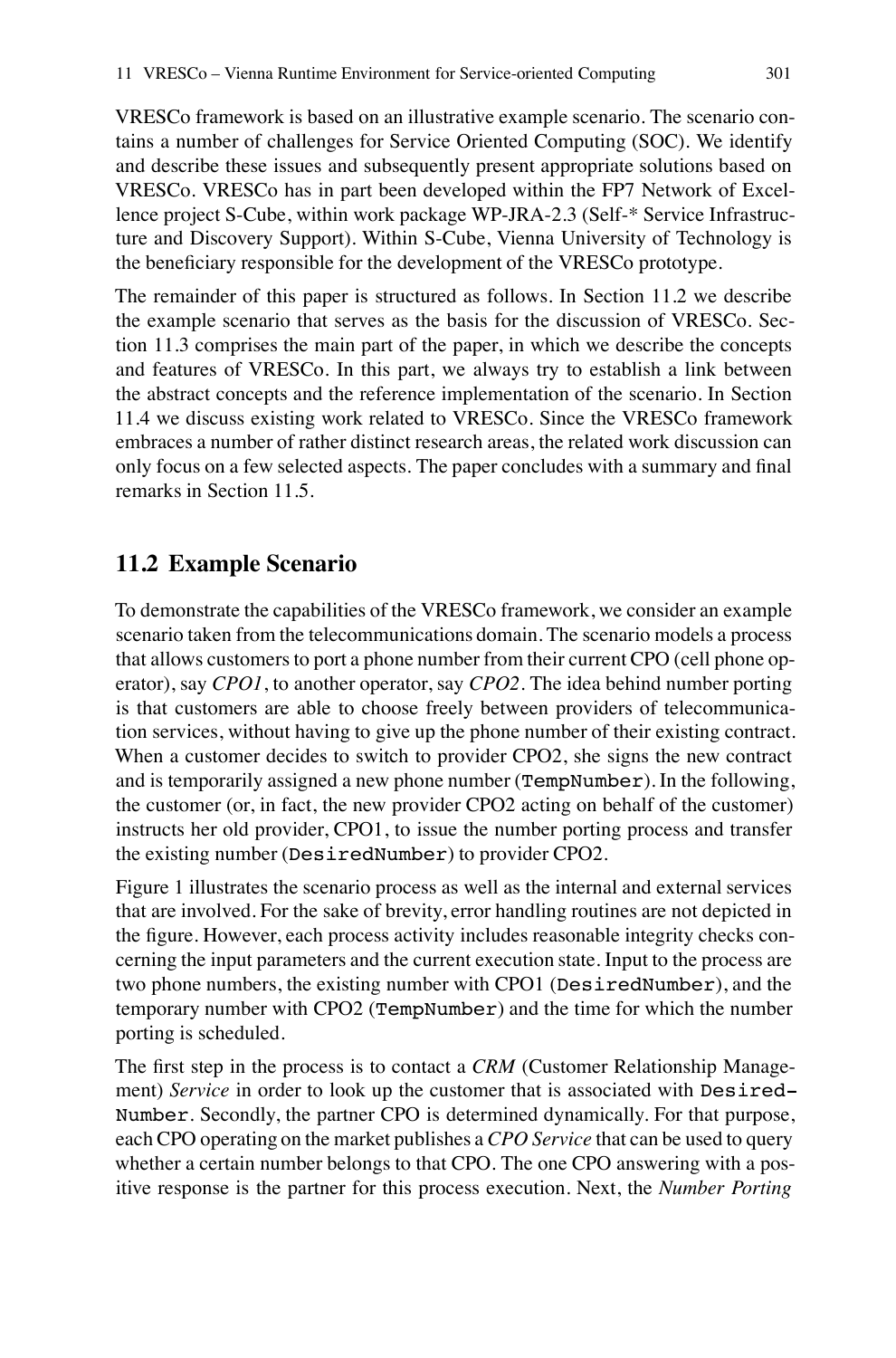

**Fig. 11.1:** Example scenario

*Service* of the partner CPO is invoked to check the portability status. In case porting is not possible at the time, appropriate measures need to be taken. Assuming that no error has occurred, the process can now execute two activities in parallel: performing the actual number porting with the partner *Number Porting Service* and issuing a bill using the internal *Billing Service*. As soon as both activities are finished, a report is sent to the customer via the internal *Email Service* and one instance of the (replicated) *SMS Service*.

# *11.2.1 Involved Web Services*

Table 1 lists the Web services involved in the scenario, as well as the operations that are provided by these services.

Since the *CRM Service* is a core element not only in the number porting process, but in the IT architecture of the telecommunications provider as a whole, its requirements have changed in the past and will continue to evolve in the future. Not only the behavioral aspects change, but the renewed implementations often employ a different service interface. This raises the demand for explicit service *versioning* support.

For the *CPO Service* and the *Number Porting Service*, one instance (replica) exists for every CPO involved in the scenario. However, the replicas are not entirely identical: although they require the same (abstract) parameters and generate the same result, the concrete syntax (i.e., XML schema) of the exchanged messages is slightly different for each CPO.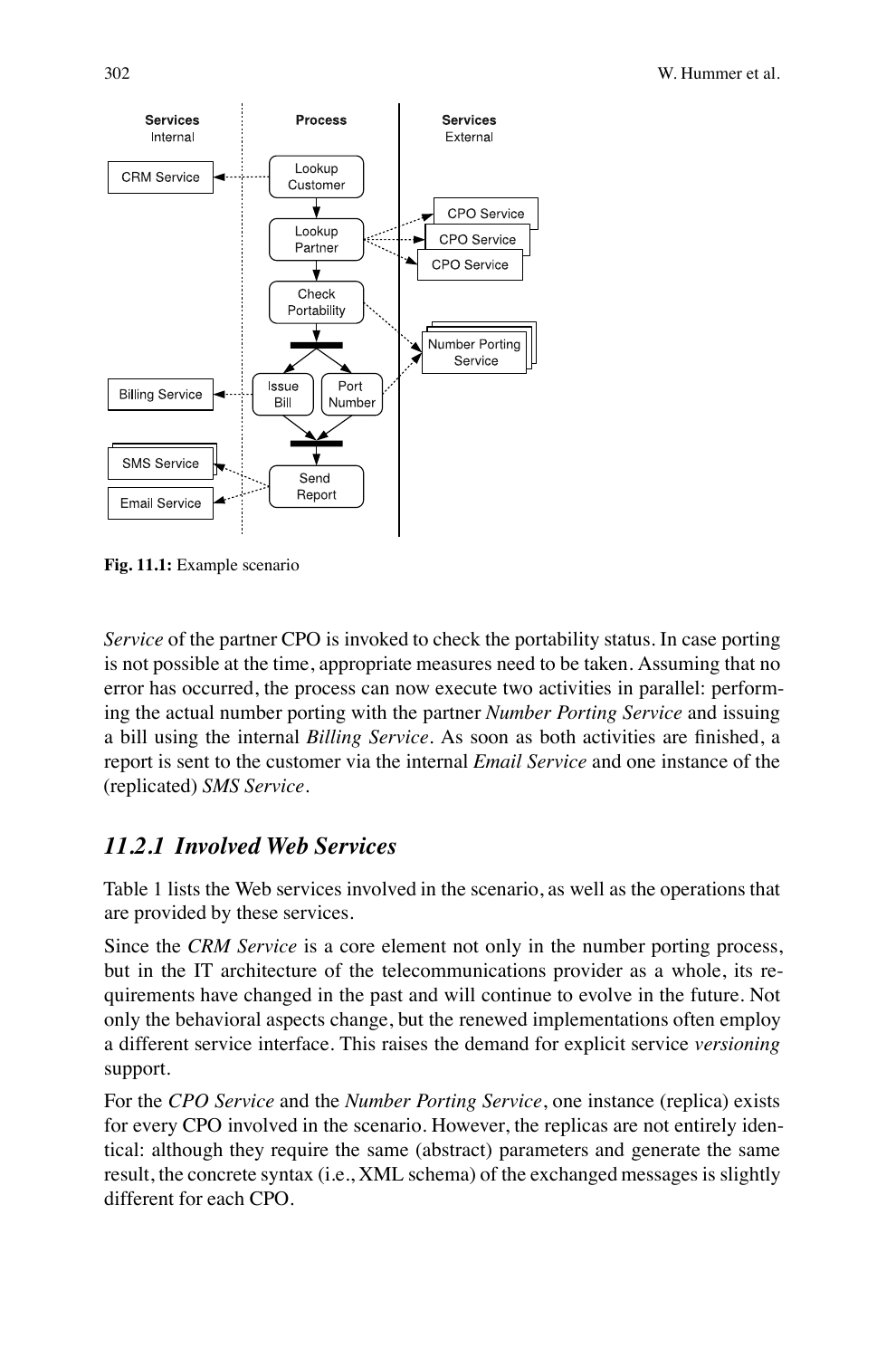| <b>CRM</b> Service                                        |                |                                   |                |  |
|-----------------------------------------------------------|----------------|-----------------------------------|----------------|--|
| <b>Operation: GetCustomer</b>                             | Input          | Number:                           | PhoneNumber    |  |
|                                                           |                | Output MatchingCustomer: Customer |                |  |
| <b>CPO</b> Service                                        |                |                                   |                |  |
| Operation: IsRegisteredNumber                             | Input          | Number:                           | PhoneNumber    |  |
|                                                           |                | Output IsRegistered:              | boolean        |  |
| <b>Number Porting Service</b>                             |                |                                   |                |  |
| Operation: CheckPortability                               | Input          | TempNumber:                       | phone number   |  |
|                                                           |                | DesiredNumber:                    | phone number   |  |
|                                                           |                | Output PortingPossible:           | porting status |  |
| Operation: SchedulePorting                                | Input          | TempNumber:                       | phone number   |  |
|                                                           |                | DesiredNumber:                    | phone number   |  |
|                                                           |                | ScheduledTime:                    | timestamp      |  |
|                                                           | Output Result: |                                   | porting result |  |
| <b>Billing Service</b>                                    |                |                                   |                |  |
|                                                           | Input          | TheCustomer:                      | Customer       |  |
| Operation: IssueBill                                      |                | ServiceToBill:                    | PortingResult  |  |
| <b>Notification Services (Email Service, SMS Service)</b> |                |                                   |                |  |
| Operation: NotifyCustomer                                 | Input          | TheCustomer:                      | Customer       |  |
|                                                           |                |                                   |                |  |

**Table 11.1:** Web services involved in the example scenario

Consider the operation *SchedulePorting* of the *Number Porting Service*. The schemas of the different input messages for three operators (CPO1, CPO2, CPO3) are illustrated in Figure 11.2. The data contained in each of the messages is the existing *temporary number*, the *desired number* and the *time* that the number porting shall be scheduled for. For CPO2 and CPO3, the *country code* (e.g., *43* for Austria) and the *area code* (e.g., *686*) of the phone numbers need to be specified separately, while for CPO1 this information is included in the phone number string (e.g., *"0043 686 1234567"*). Since CPO2 expects only one CountryCode argument, it is expected that the temporary number and the desired number are from the same country. The scheduled time is expressed as a timestamp and is of type string for CPO1 and of type long for CPO2 and CPO3. Similarly, the CheckPortability operation of the three CPOs has slightly different message schemas, which will not be discussed in more detail for the sake of brevity.

The *SMS Service*, which is heavily used across the overall system, is replicated in several instances. In order to maximize throughput, the requests to this service should be distributed to the deployed replicas. Hence, the request for SMS notification at the end of the number porting process should be handled by the service instance which currently shows the best performance.

## *11.2.2 SOC Challenges*

To sum up, the presented number porting scenario addresses the following SOC challenges: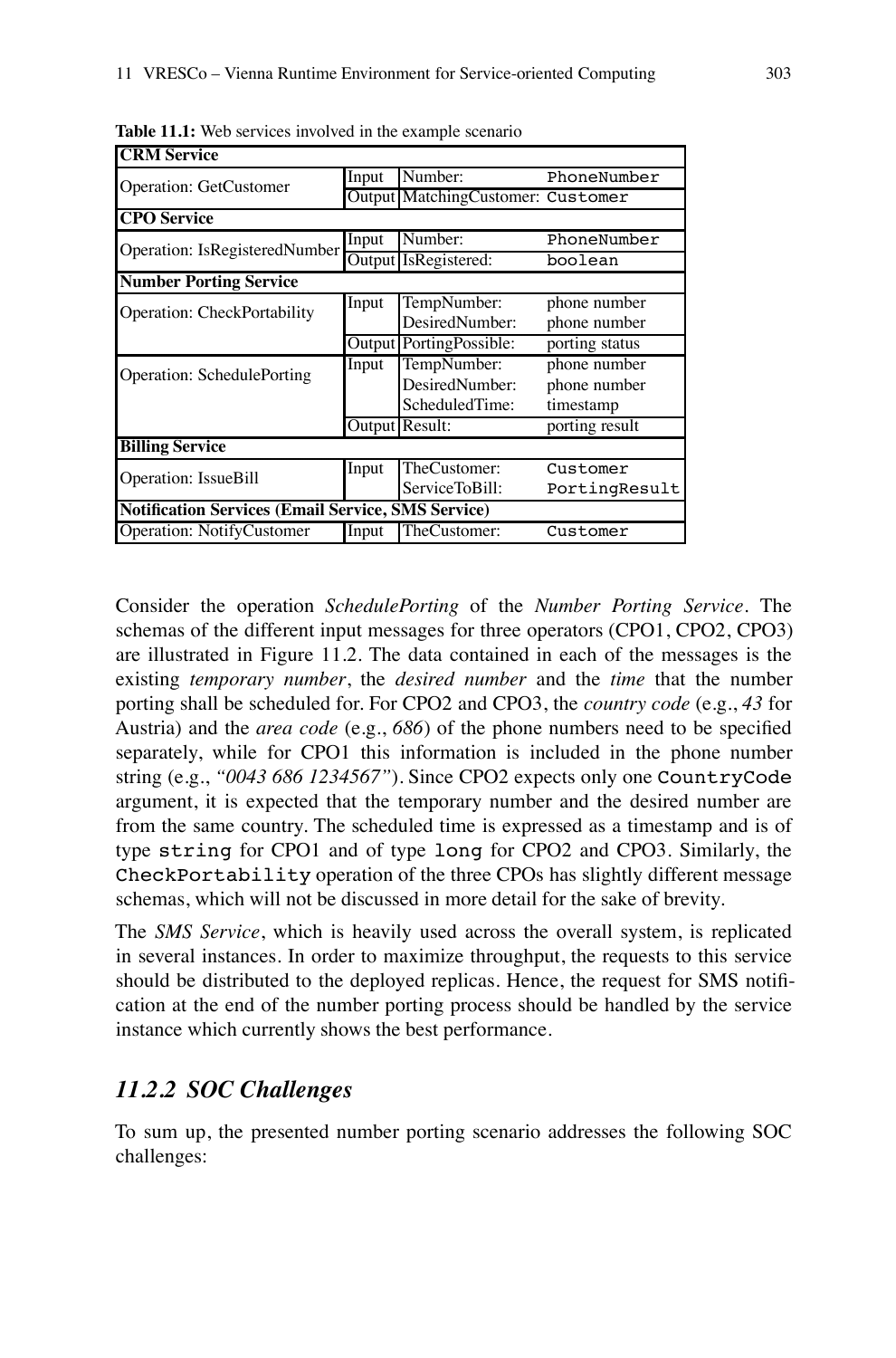

**Fig. 11.2:** Input messages of operation *SchedulePorting*

- **Service Metadata**: It is desirable to have a data model for describing the services that participate in the system. The description should cover both functional and non-functional characteristics. Functional attributes include the services' technical interface in the form of its operations and their input and output parameters. Non-functional characteristics concern *Quality of Service* (QoS) aspects such as the performance, security or price of a service. To account for services which perform similar or identical tasks, the description of the abstract functionality provided by a service should be separated from the definition of concrete endpoints. This is particularly required for the replicated versions of the *SMS Service* and the different versions of the *Number Porting Service*.
- **Service Versioning**: When services evolve over time, it is important that new versions of a service can be published and easily integrated into the existing process. Ideally, the integration should happen automatically and transparently, and it should be possible to either always bind to the latest version of a service or to explicitly switch back to older versions of a service. In the scenario, this is particularly important for the *CRM Service*, which exists in different versions and is subject to ongoing changes.
- **Service Interface Mediation**: Each CPO participating in the example scenario uses a slightly different input message schema for the operation Schedule-Porting of the *Number Porting Service*. The demand for transparently exchanging endpoints of this operation results in the necessity for mediation between service interfaces. To that end, the commonalities of the different concrete interfaces provided by CPO1, CPO2 and CPO3 have been identified and combined in an abstract interface description of this operation. For instance, the abstract interface specifies that the SchedulePorting operation requires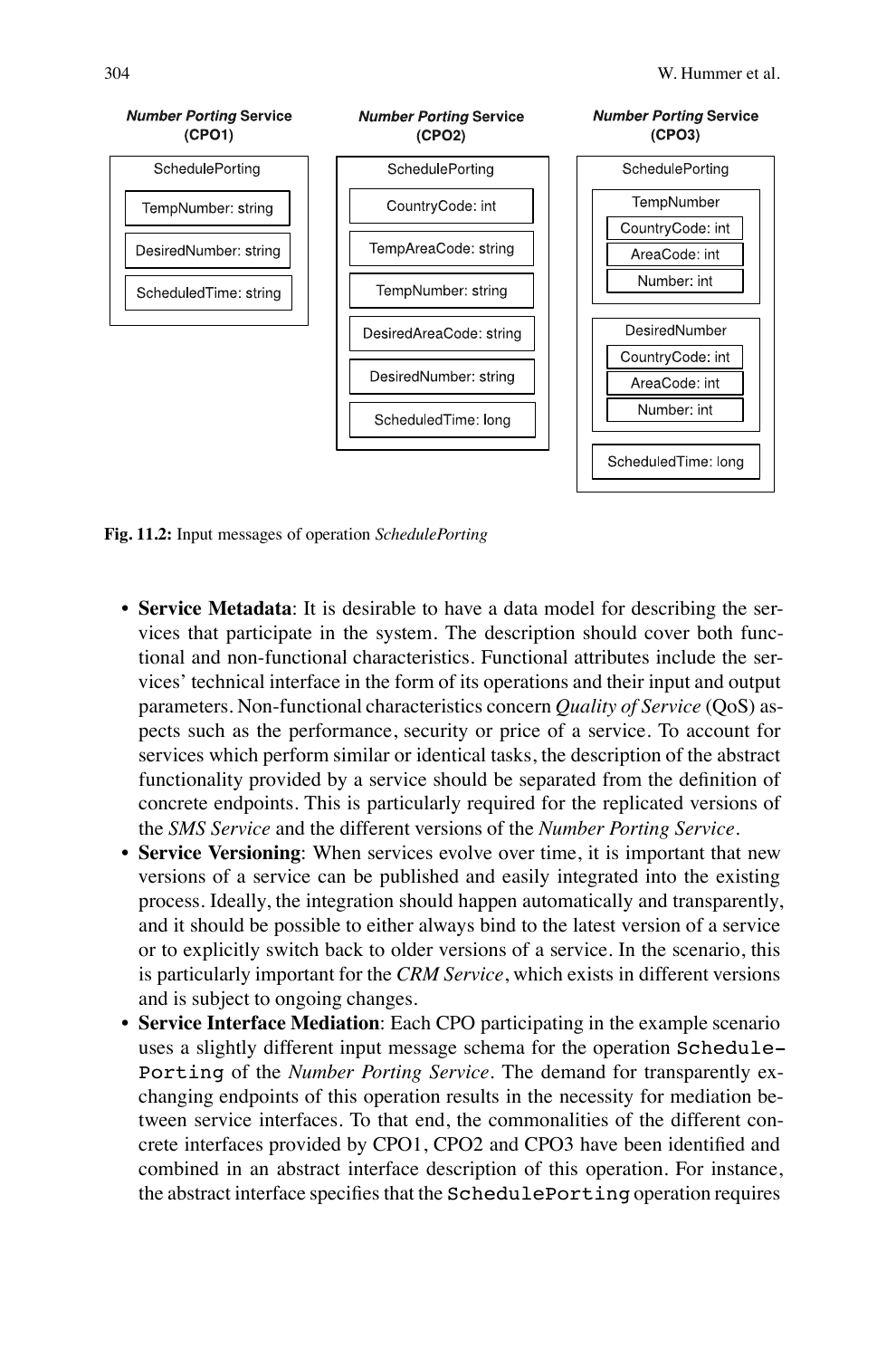two telephone numbers and one timestamp (see Table 11.1). Based on the abstract interface definition, it should be possible to define for each concrete implementation how the elements of the abstract interface can be mapped to the elements of the concrete interface. After defining the mapping at design time, the conversion should be conducted automatically at runtime.

- **Dynamic Service Invocation**: Since hardwired solutions of service invocations are inflexible and usually fail in case of even the smallest modification to the system (such as changing the value of an XML namespace or extending an XML schema with an additional element), it is advisable to reach a maximum level of dynamicity. Ideally, the message exchange should be expressed in an abstracted, high-level way and the actual invocations and message transformations should be performed by an underlying framework.
- **Service Rebinding**: Related to service versioning and dynamic invocation, rebinding denotes the capability of a client to bind to a new service or service interface. Rebinding may happen at different occasions – either in *periodic* intervals, *on demand* or *event-based*. For instance, the *CRM Service* is frequently changed and hence its clients' binding should be reconsidered periodically. Furthermore, the scenario is dynamic in the sense that the version of an existing *Number Porting Service* may change and that new partner CPOs may join the market or existing CPOs may cease to exist. As soon as any changes in the structure of the system arise, clients shall be notified of the modifications and rebind to the target service(s).
- **QoS-Based Service Selection**: The *SMS Service*, which is used to send a notification to the customer at the end of the number porting process, exists in several instances to serve the high demand for this functionality. To offer the clients a good performance of this service, requests should be distributed among all deployed replicas. The decision which replica to use is based on QoS (Quality of Service) characteristics, e.g. the availability of the service and the response time of the operation *NotifyCustomer*.

# **11.3 The VRESCo Solution**

In the following we present the VRESCo framework, based on a reference implementation of the *number porting* scenario described in Section 11.1. This section is divided into several subsections, each of which addresses a particular aspect of the SOC challenges mentioned in Section 11.2. Furthermore, the VRESCo features are applied to the concrete solution of the example scenario.

# *11.3.1 System Overview*

As has been mentioned in the introductory section of this chapter, the VRESCo platform is an effort to compensate issues and shortcomings in current SOA solutions. VRESCo strives to recover the "*broken*" SOA triangle [16] by focusing on the use of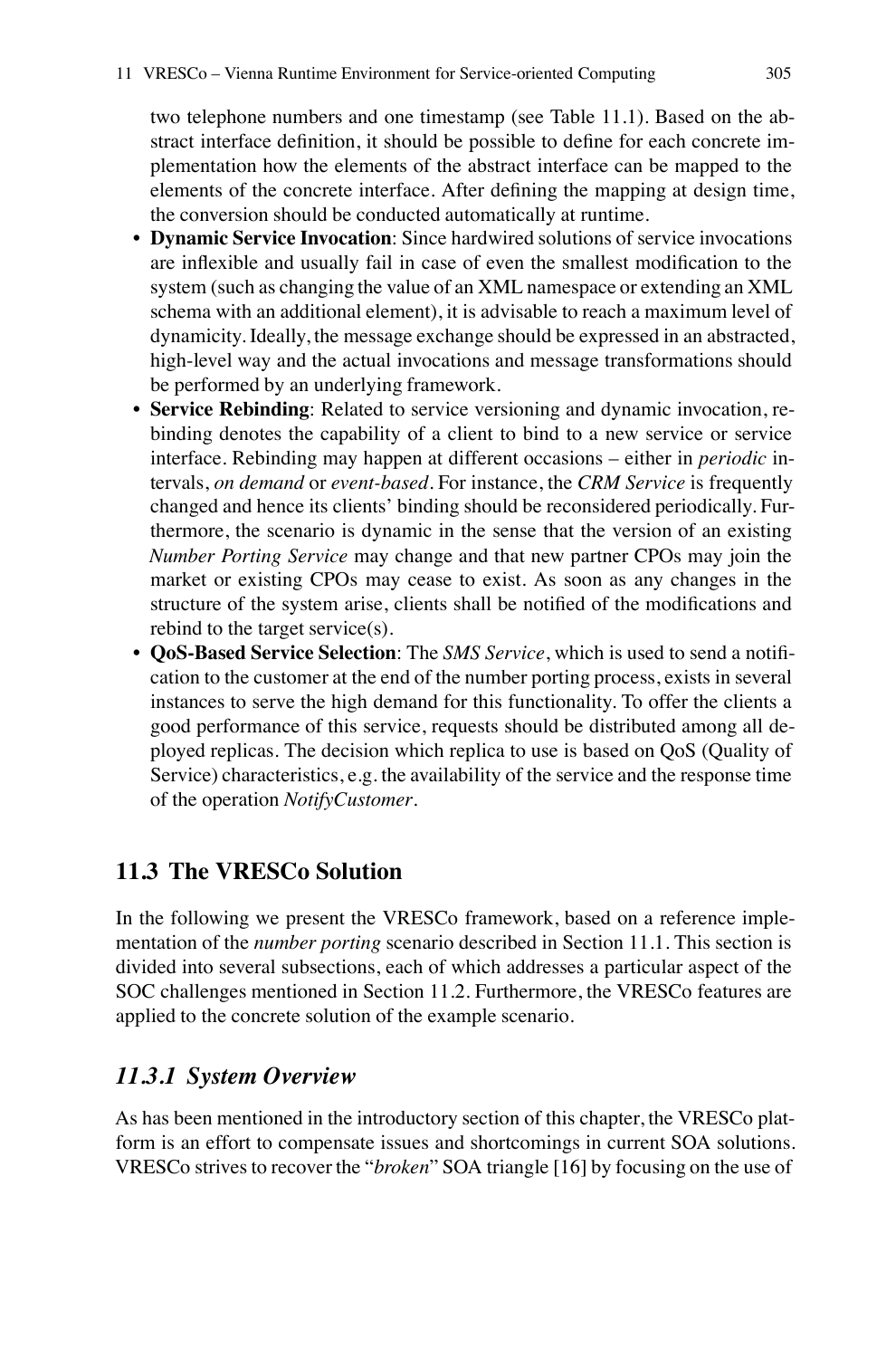service metadata published in a registry, as well as dynamic binding and invocation of services.

An overview of the VRESCo architecture is depicted in Figure 11.3. The system is implemented in C# and makes use of the *Windows Communication Foundation* (WCF) [11]. The *VRESCo Runtime Environment* is a server application that is invoked using the *VRESCo Client Library*. The interfaces of the server components are exposed as Web services and the communication between clients and the VRESCo runtime uses the SOAP [28] messaging protocol.



**Fig. 11.3:** VRESCo architecture overview, adapted from [15]

The *VRESCo Runtime Environment* is made up of different sub-components:

- The *Query Engine* allows to search for any entity that is stored within the runtime. To that end, a specialized query language (*VRESCo Query Language*, VQL) is offered, which will be further discussed in Section 11.3.3.
- With the aid of the *Notification Engine* clients are able to subscribe for notification of events that occur during execution of the runtime [13].
- The *Publishing/Metadata Service* offers two interfaces, the *Metadata Interface* for adding entries to the *metadata model* and the *Publishing Interface* for registering the description of a service implementation using the *service model*. The distinction between these to models will be clarified in Section 11.3.2.
- The *Management Service* is responsible for storing user information and handling the user access rights.

Additionally to the aforementioned parts, the VRESCo runtime employs a fifth core component, the *Composition Engine*. However, a discussion of the composition mechanism is out of the scope of this paper and the interested reader will find a detailed description in [22]. All communication is secured using an *Access Control*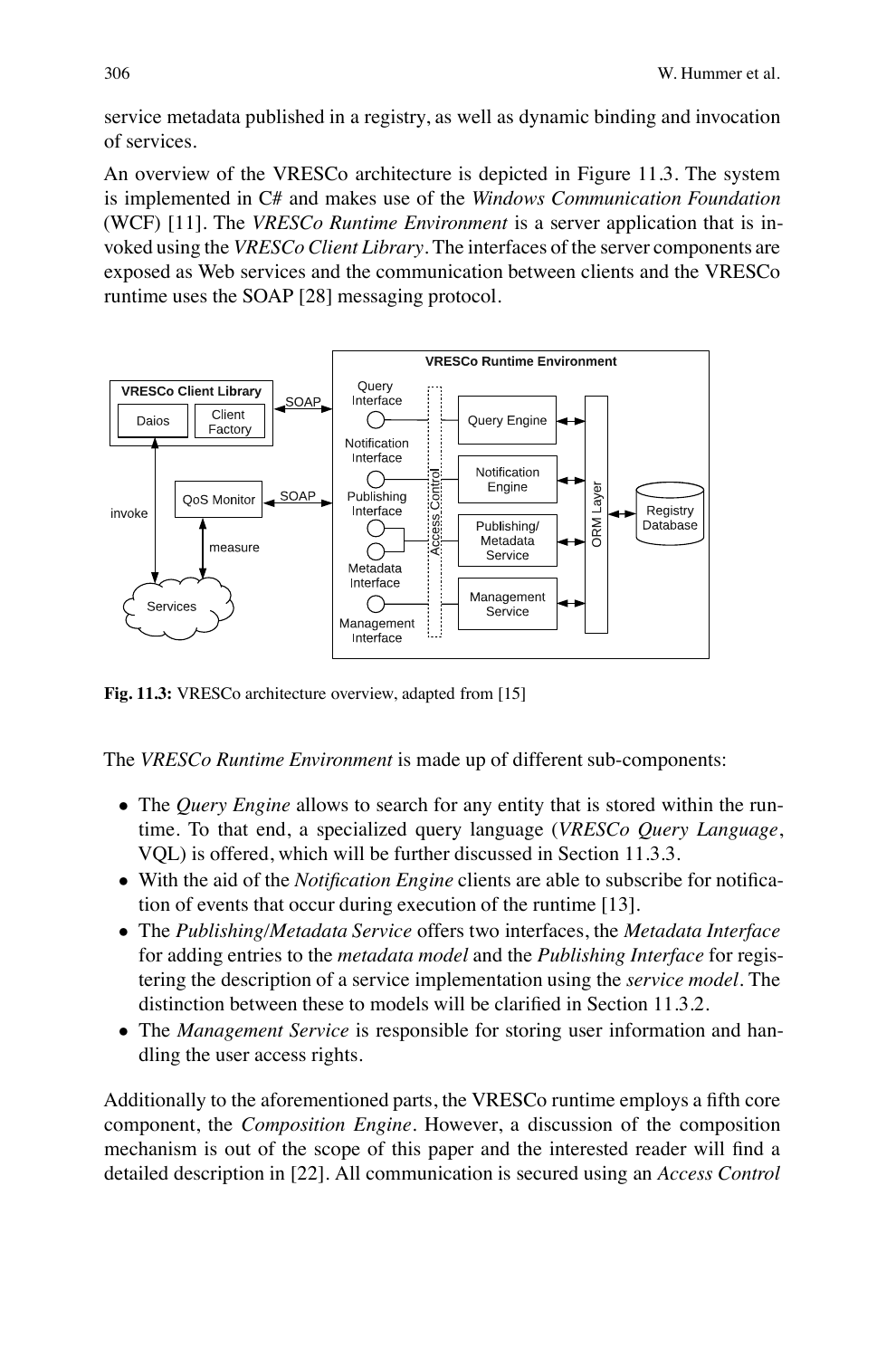layer that checks user credentials (username, password), handles encryption and applies signatures to the exchanged messages.

On the client side, Daios [9], a framework for dynamic and asynchronous service invocation, is used to conduct the message exchange with the involved Web services. Daios uses an abstracted message format, the *Daios Message*, which provides for protocol-independence and support for both SOAP and REST based services. The dynamic messaging approach will be briefly presented in Section 11.3.6. The *Client Factory* is used to instantiate proxy objects that communicate with the interfaces of the VRESCo Runtime Environment. Since these interfaces are exposed as Web services, SOAP is used as the messaging protocol between clients and the runtime.

Finally, since VRESCo allows for selection and composition of services based on *Quality of Service* (QoS) attributes, a *QoS Monitor* [14] is deployed as a standalone component, which regularly measures the availability, performance and accuracy of the target Web services. The QoS Monitor feeds back the acquired measurement values to the VRESCo runtime via the *Publishing Interface*. The runtime aggregates the stored measurements and calculates average values.

## *11.3.2 Metadata Model and Service Model*

VRESCo uses a *metadata model* to describe functionalities offered by Web services in an abstract way. A *category* is a named entity that describes the general purpose of services and serves as an umbrella item for all other entities in that domain (e.g., the VRESCo category of our example scenario is named TelcoSystem). A category contains an arbitrary number of *features*, which describe a concrete action in the system. In the scenario, a feature named PortNumber describes the action of actually performing the porting with a target partner CPO. As illustrated in Figure 11.4, the base element in the model is the abstract *Concept*, which is specialized by the three sub-entities *Data Concept*, *Predicate* and *Feature*. All concept entities are composable, i.e., a concept can be derived from another concept. *Data concepts* define the data types that occur in the system and are either atomic (string, number, etc.) or composed of other data concepts. For instance, in the *number porting* scenario we make use of a data concept named PhoneNumber, which itself consists of three elements named CountryCode, AreaCode and Number.

Additionally, the metadata model allows for the definition of *Precondition*s and *Postcondition*s that need to be fulfilled when a feature is executed. Both types of conditions are associated with a number of *Predicate*s, which may each have multiple *Argument*s. The arguments are described by an associated data concept. Two types of predicates are distinguished: *Flow Predicate*s indicate constraints related to the data flow such as data required or produced by a feature (predicates requires and produces); *State Predicate*s express global constraints that need to be fulfilled. For a more detailed description of the metadata model we refer to [15].

The *service model* constitutes the information about concrete services managed by VRESCo. A *service* is available in one or more *revisions*. *Revisions* are the basis for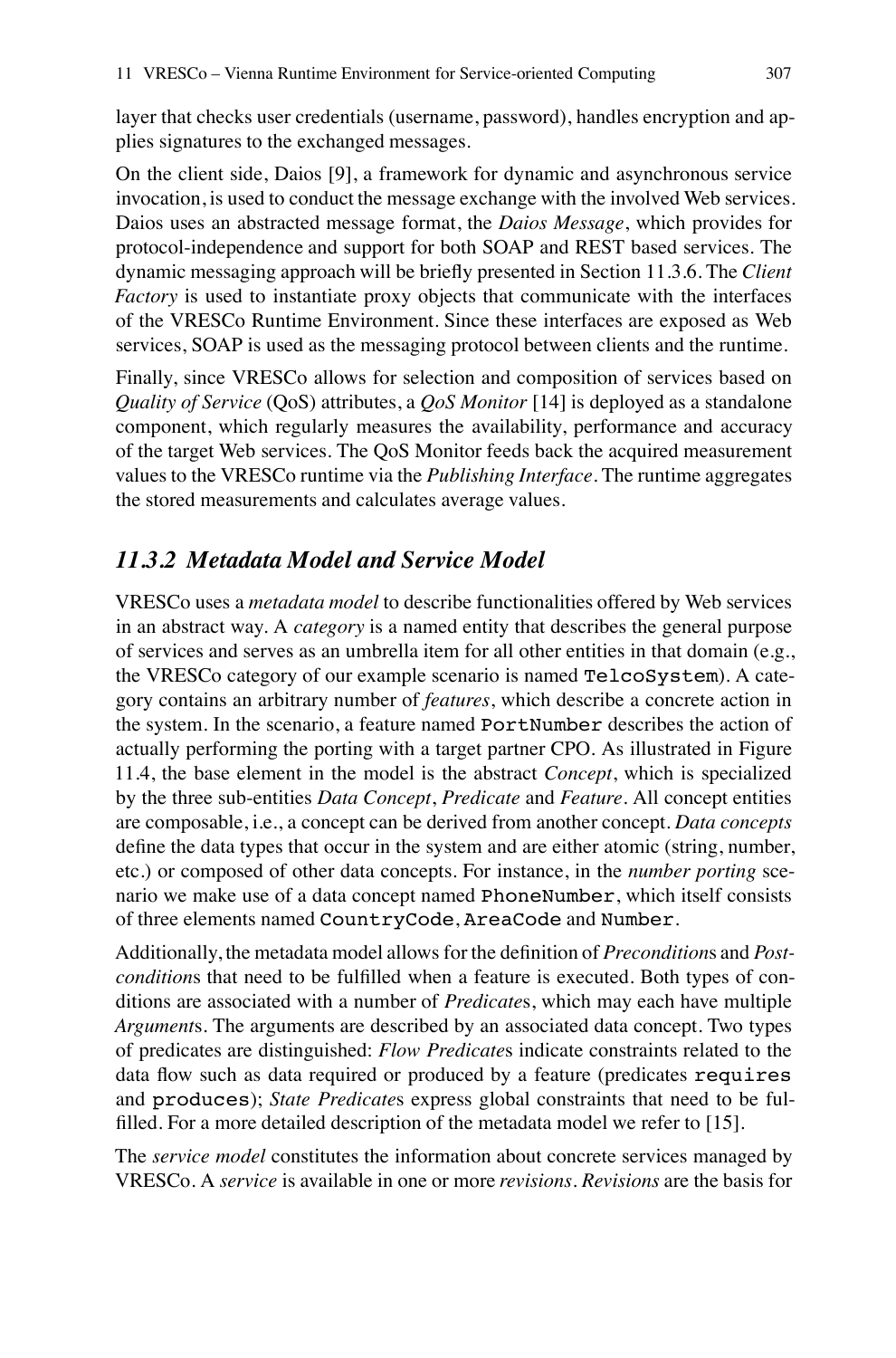

**Fig. 11.4:** Service metadata model, adapted from [15]



**Fig. 11.5:** Mapping between service model and metadata model, adapted from [15]

service versioning, which will be discussed in more detail in Section 11.3.4. Figure 11.5 depicts the mapping between the service metadata model and the (concrete) service model. *Services* are mapped to *categories*, a service *operation* is one concrete implementation of a *feature* (note that one *feature* may be implemented by several different *operations*) and operation *parameters* are mapped using *data concepts*. The *mapping function* between the latter is the basis for the VRESCo service mediation, which will be further discussed in Section 11.3.7.

In addition to the functional characteristics of services, VRESCo also saves nonfunctional attributes in the form of *QoS* attributes. Operation-specific QoS data are attributes such as *response time* or *accuracy*, whereas attributes such as *latency* apply to a service revision. A more detailed description of QoS attributes is given in Section 11.3.5.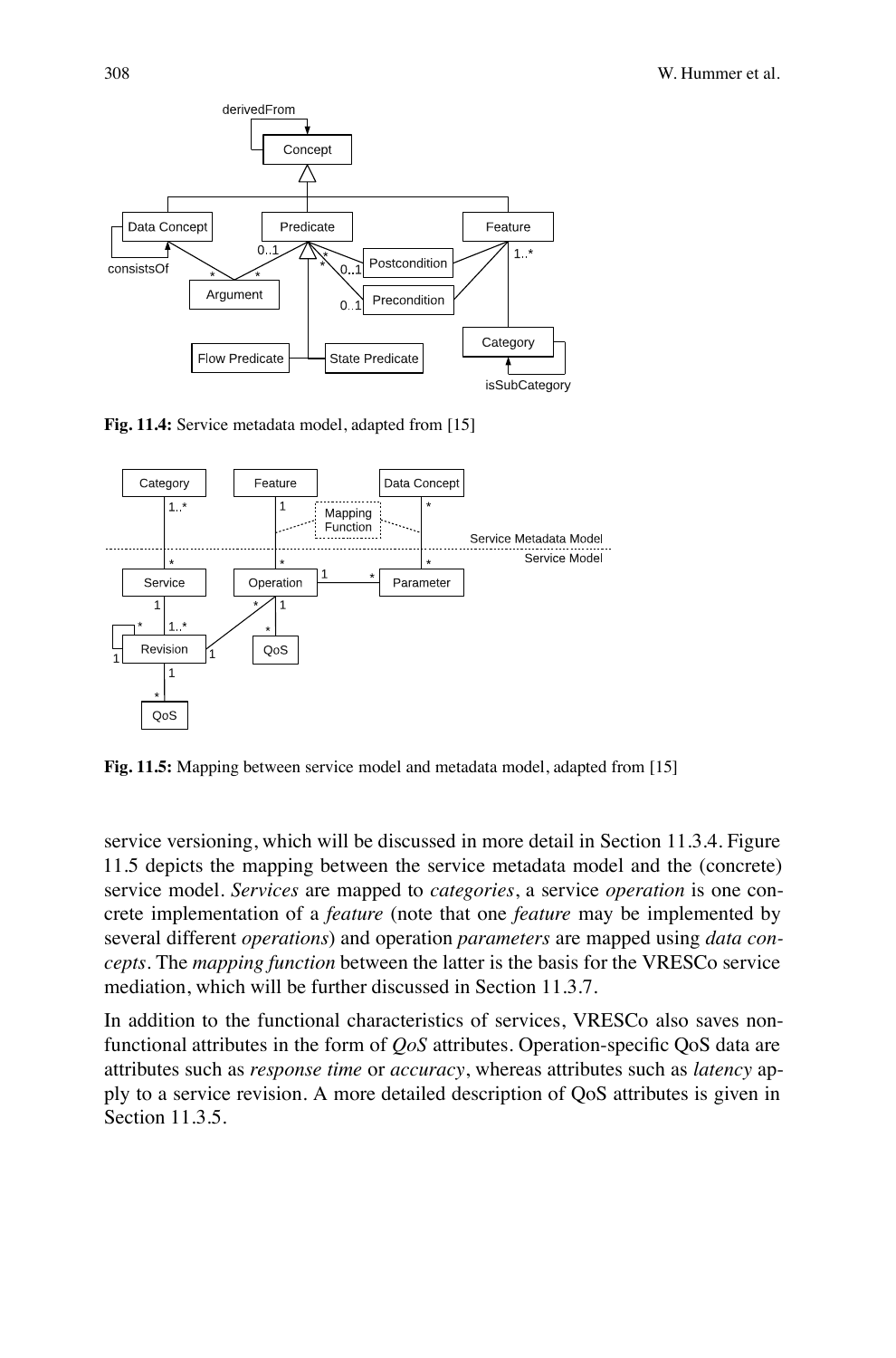# *11.3.3 Service Querying*

The *VRESCo Querying Language* (VQL) constitutes an interface to query the data stored in the registry. VQL queries are based on the entities and relations of the data model presented in Section 11.3.2. In that sense, the query language abstracts from the concrete database schema that is used to store the model entities. Following the Query Object Pattern [6], VQL provides an API to programmatically construct queries from a set of *criteria*. Criteria are defined either as *mandatory* using the function Add or as *optional* using the function Match. Mandatory criteria must be fulfilled for all elements of the result set that is obtained by executing the query, whereas optional criteria are treated differently depending on the *querying strategy*:

- The *EXACT* querying strategy treats all criteria as mandatory, regardless of whether they are Add or Match criteria.
- With *PRIORITY* querying, each Match criterion is prioritized using a numeric *weight* attribute. The higher its weight, the more importance a criterion receives during the selection process of the query engine. The final result is sorted by the sum of priority values. For instance, a Match criterion with priority weight 4 takes precedence over the sum of two criteria with weights 1 and 2, because  $4 > (1+2)$ .
- The *RELAXED* strategy is a specialized case of *PRIORITY* querying, where the priority weight of each Match criterion is 1. This method simply distinguishes between mandatory and optional parameters and sorts the final result list based on the number of optional (Match) criteria that are fulfilled.

Upon execution, VQL query objects are internally converted to an according SQL query string and finally executed on the underlying database.

```
<sup>1</sup> var querier = VRESCoClientFactory . CreateQuerier ("username", "password");
 2 var query = new VQuery ( typeof ( Service ) ) ;
 3  query .Add ( Expression .Eq("Category . Features .Name" ,"PortNumber" ) ) ;<br>4   query .Add ( Expression .Eq("Revisions .IsActive " ,"true " ) ) ;
 5 var list =
 6 q u er ier . FindByQuery ( query , QueryMode . Exact ) as IList <ServiceRevision >;
 7
 8 // create client proxy for each Number Porting Service
9 foreach (var service in list) {<br>10 auery = new VOuery (typeof)
          query = new VQuery (typeof (ServiceRevision));
11 query . Add ( Expression . Eq ( " Service . ID " , service . ID ) ) ;
12 query . Add ( Expression . Eq ("Tags . Property . Name", "LATEST" ) );
13 DaiosProxy proxy = querier CreateRebindingProxy (query,
14 QueryMode Exact, 1, new Periodic Rebinding Strategy (1000*60*60));<br>15 ...
          15 ...
```
<sup>16</sup> <sup>}</sup><br>**Listing 11.1:** VQL Example Query Using EXACT Strategy

Listing 11.1 illustrates an initialization routine of the number porting scenario which obtains the references to the *Number Porting Service*s of the involved CPOs and creates a client for each instance. Firstly, a *Querier* instance is created with the aid of the VRESCo client factory. For the creation of the VQuery object in line 2, a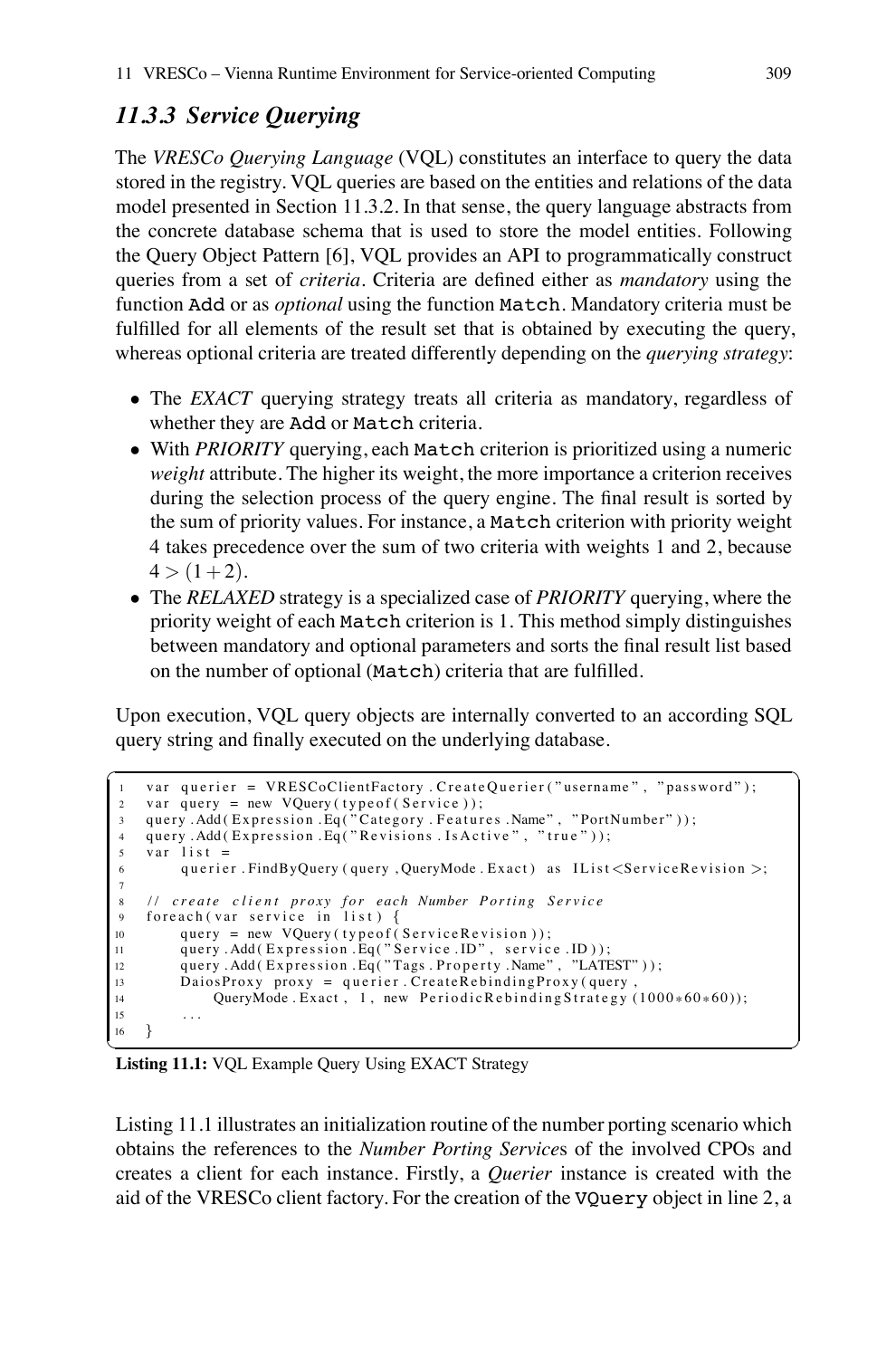parameter is used to specify the expected return type of the result (Service). Lines 3 and 4 add criteria to the query, one related to the name of the feature the service implements (needs to contain the string *"PortNumber"*) and the second mandating that at least one revision of this service needs to be active. The query uses an *EXACT* query strategy and hence treats all criteria as mandatory. In lines 5 and 6 of the code listing, the query is executed and the result is received as a list of services. Subsequently, the code loops over all result entities and creates a new VQuery that expects ServiceRevision results (line 10). The criterion in line 11 is used to have the service identifier (ID) of the result match the ID of the service in the current loop execution. Line 12 specifies that only the latest version of a service should be returned (more details on modeling service versions with VRESCo is given in Section 11.3.4). Finally, the constructed query object serves as the basis for creating a DaoisProxy that is utilized to perform the dynamic service invocations later on (see Section 11.3.6). More sophisticated VQL examples that include alternative querying strategies and Match criteria will follow in the remaining parts of this chapter.

## *11.3.4 Service Versioning*

Just as any other IT artifact may evolve over time, Web services are also subject to changes made by the service providers. For example, services may be extended by new functionalities, adapted to changed environments or restructured to better fit the overall IT architecture. The process of services being modified over time is collectively referred to as service *evolution*. When a service evolves, usually the older versions of this service are still available in order not to break the operability of existing clients. Hence it is an important requirement for service registries to handle service evolution and to document the changes of service interfaces. Current registries such as UDDI [19] do not directly support different versions of the same service.

The distinction between *services* and *revisions* in the VRESCo service model allows for explicit versioning of services [8]. The service model defines *tags*, which describe a revision. VRESCo defines six default revision tags, while custom tags can also be added by service providers. Table 11.2 lists the default tags, their meaning and who they are assigned by. The tags INITIAL, HEAD and LATEST are automatically assigned by the VRESCo runtime, whereas all other tags are added manually by the provider.

Relationships between service versions can be visualized as a *service version graph*, where the nodes constitute service revisions and directed edges point from a revision node to all its successor revisions. Figure 11.6 depicts the relation between the revisions of the *CRM Service*. The first version (*v1*) is tagged INITIAL. For the second version, the Customer data type has been extended by an additional field and the implementation has been thoroughly tested such that *v2* deserves the tag STABLE. Version 3 has been implemented as a WCF service [11] – making use of the integrated security and encryption framework – and is therefore tagged *wcf*. Ver-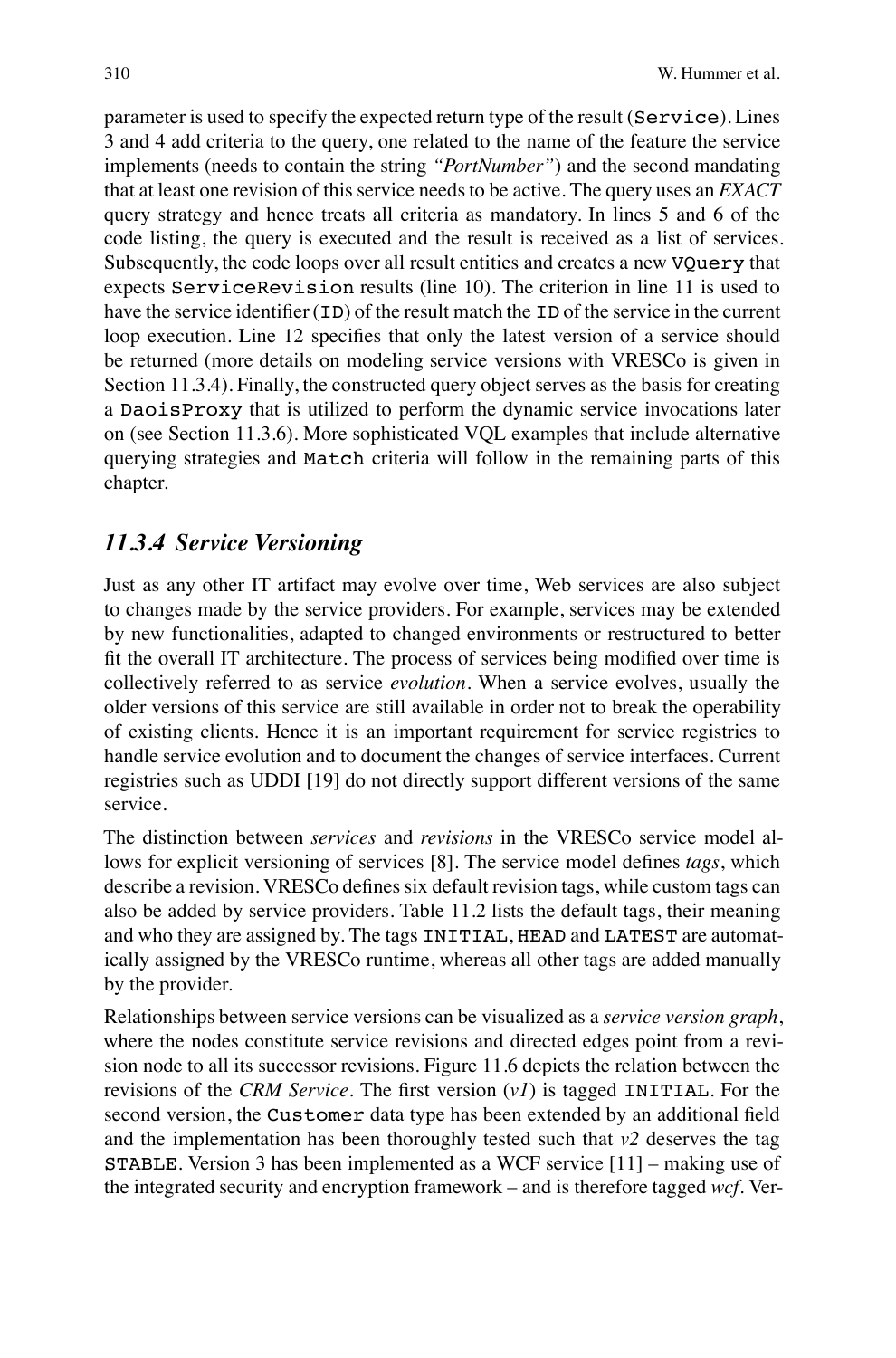| Tag           | <b>Description</b>                                                | <b>Assigned by</b> |
|---------------|-------------------------------------------------------------------|--------------------|
|               | <b>INITIAL</b> The first version of this service                  | <b>VRESCo</b>      |
| <b>STABLE</b> | A well-tested production-level service version                    | provider           |
| HEAD          | The most recent version in a branch                               | <b>VRESCo</b>      |
| <b>LATEST</b> | The most recent version in the entire version graph; implies HEAD | <b>VRESCo</b>      |
| <b>DEPREC</b> | The version is deprecated and should not be used anymore          | provider           |
| OFF           | The version has been taken offline and is not available anymore   | provider           |

**Table 11.2:** Predefined service revision tags

sion 4, on the other hand, is an unsecured version of the CRM Service, realized with JAX-WS  $<sup>1</sup>$ . Finally, revision  $v5$  represents an extension of the WCF implementation.</sup> This is the last revision in the WCF branch and also the most recent version in the version graph.



**Fig. 11.6:** *CRM Service* version graph

#### *11.3.5 QoS-Based Service Selection*

As mentioned in the *number porting* scenario description (see Section 11.2), the *SMS Service*, which is used to send a notification to the customer at the end of the number porting process, is replicated (i.e., exists in several instances) to serve the high demand for this functionality. Ideally, the requests should be equally distributed to all replicas to avoid the situation that one service instance becomes overloaded.

The VRESCo runtime stores QoS data that apply to both service *revisions* and *operations*. The QoS information may be either added manually using the *Management Service* or measured automatically with the aid of the *QoS Monitor*. VRESCo cur-

<sup>1</sup> https://jax-ws.dev.java.net/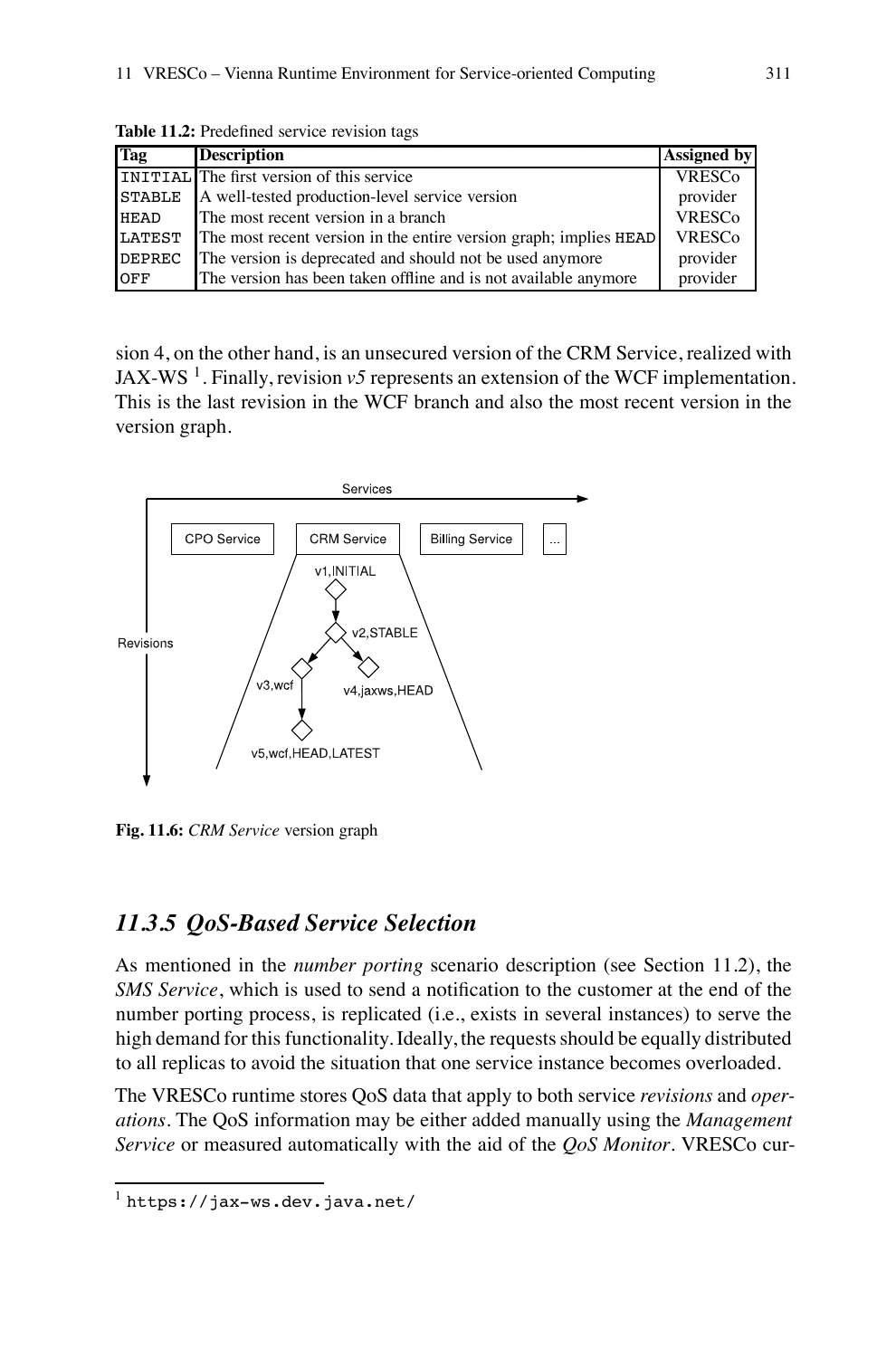rently defines the QoS attributes that are listed in Table 11.3 [15]. While *Price*, *Reliable Messaging* and *Security* are static values that are manually entered by service providers, the remaining attributes are *calculated* by the QoS Monitor. *Latency* denotes the (average) time required to transport a request over the network. *Response Time* is the sum of latency for request and response plus the execution duration of the service operation. *Availability* is the time during which the service is up and running,

| <b>Attribute</b>   | Type       | Unit              | <b>Applies To</b>                                |
|--------------------|------------|-------------------|--------------------------------------------------|
| Price              | static     | \$/invocation     | Revision, Operation                              |
| Reliable Messaging | static     | $\{true, false\}$ | Revision                                         |
| Security           | static     | $\{None, X.509\}$ | Revision, Operation                              |
| Latency            | calculated | ms                | Revision                                         |
| Response Time      | calculated | ms                | Operation                                        |
| Availability       | calculated | percent           | Revision                                         |
| Accuracy           | calculated | percent           | Revision, Operation                              |
| <b>Throughput</b>  |            |                   | calculated invocations / sec Revision, Operation |

**Table 11.3:** Predefined QoS attributes

expressed as the percentage of the total time. The probability that a service produces a valid result is the *Accuracy*, which is calculated as the ratio of successful requests to total requests. Finally, *Throughput* is the number of requests a service can process during a given period of time. The QoS model is extensible and enables service providers to define and publish custom QoS data in addition to the aforementioned QoS attributes.

Since the QoS entities are part of the service model, QoS-related criteria can be included in VQL queries. Listing 11.2 shows the VRESCo implementation of selecting the "most suitable" *SMS Service* instance. Most suitable in this context means that the service should have

- 1. most importantly, a high availability (*>* 90%),
- 2. the smallest possible response time,
	- a. less than 100 ms (priority weight 3), or
	- b. less than 200 ms (priority weight 2), or
	- c. less than 500 ms (priority weight 1);
- 3. if possible, an accuracy of at least 80%.

We assume that the combination of points 2 and 3 has the same weight as point 1. Listing 11.2 displays the VQL query construction necessary to achieve this specific service selection. The Add criterion in line 2 mandates that the service name must include the String *"SMSService"*. The Match operation in the following two lines specifies that with a priority weight of 5 the availability should be greater than 0.9 (90%). Note that the '&' operator is a shortcut for an And operation. With the aid of the following 3 statements, a response time of less than 100, 200 or 500 ms is targeted, with a priority weight of 1 each. Therefore, in sum, the priority weight of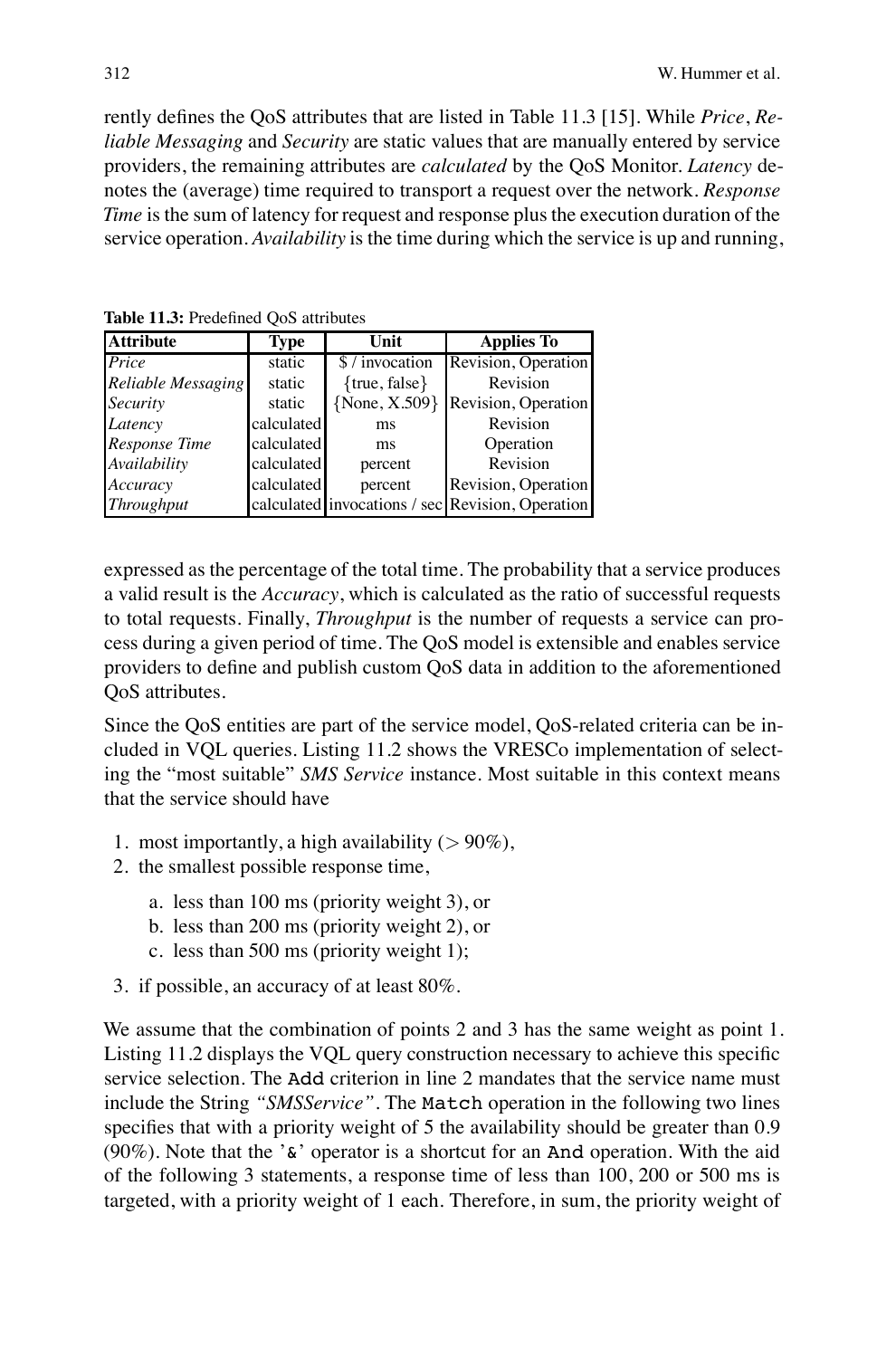a response time of less than 100 ms is 3 and the priority weight of a response time of less than 200 ms is 2.

```
\boxed{1 \quad \text{var query} = \text{new } \text{VQuery}(\text{type of}(\text{ServiceRevision}))),}2 query . Add ( Expression . Like (" Service . Name", "%SMSService%") );<br>3 query . Match ( Expression . Eq (" OoS . Property . Name" , " A vailabilit
 3 query . Match ( Expression . Eq ("QoS . Property . Name", " A vailability") &<br>4 Expression . Et ("QoS . Property . Name", " A vailability") &
  4 E x p r e s s i o n . Gt ( "QoS . DoubleValue " , 0 . 9 ) , 5 ) ;
5 query . Match ( E x p r e s s i o n . Eq ( "QoS . P r o p e r t y . Name" , " ResponseTime" ) &
  6 Expression .Lt ("QoS. Double Value", 100.0), 1);
  7 query . Match ( Expression . Eq ( "QoS . Property . Name" , "ResponseTime" ) &
 8 Expression .Lt("QoS.DoubleValue", 200.0), 1);<br>9 query .Match(Expression .Eq("QoS.Property .Name", "ResponseTime") &<br>10 Expression .Lt("QoS.DoubleValue", 500.0), 1);
 11 query . Match (Expression . Eq ("QoS . Property . Name", "Accuracy") &<br>12 Expression . Ge ("QoS . DoubleValue", 0.8), 2);
13
14 var list =<br>15 querie
              15 q u er ier . FindByQuery ( query , QueryMode . P r i o r i t y ) as IList <ServiceRevision >;
16 var bestServiceInstance = list [0];<br>17 ... // perform SMS notification using bestServiceInstance
```
Listing 11.2: *VQL Query Using QoS Attributes* 

Assume that five *SMS Service* instances are deployed in the example scenario. A illustrative snapshot of QoS values at a certain point in time is given in Table 11.4. Values that fulfill the QoS criteria named above are printed in bold text. *Total Score* is the sum of priority weights of those QoS criteria that are fulfilled by a service. *SMS Service 1* is ranked first since it has the highest total score of 8 points. Services 2 and 5 are ranked second with 7 points each, and the services 4 (5 points) and 3 (4 points) take positions 3 and 4, respectively.

| <b>Service</b>       | <b>Availability ResponseTime Accuracy Total Score Rank</b> |                  |      |                 |   |
|----------------------|------------------------------------------------------------|------------------|------|-----------------|---|
| <b>SMS</b> Service 1 | 0.91                                                       | $413 \text{ ms}$ | 0.80 | $5 + 1 + 2 = 8$ |   |
| <b>SMS</b> Service 2 | 0.95                                                       | $194 \text{ ms}$ | 0.78 | $5 + 2 + 0 = 7$ |   |
| <b>SMS</b> Service 3 | 0.81                                                       | $156$ ms         | 1.00 | $0 + 2 + 2 = 4$ | 4 |
| <b>SMS</b> Service 4 | 0.85                                                       | 96 ms            | 0.85 | $0 + 3 + 2 = 5$ |   |
| <b>SMS</b> Service 5 | 0.97                                                       | 527 ms           | 0.93 | $5 + 0 + 2 = 7$ |   |

**Table 11.4:** Snapshot of QoS characteristics of SMS service instances

The VRESCo query engine internally performs the same calculation: for each Match criterion *m* in a query with *PRIORITY* (or *RELAXED*) query strategy, it determines for each element *e* in the universal set (in this case, all ServiceRevision entities whose name contains the string *"SMSService"*) whether *e* fulfills criterion *m*, and adds the priority value of *m* to the score of *e*. As mentioned in Section 11.3.3, this calculation is actually performed by constructing a corresponding SQL statement, which is executed on the underlying DBMS. The final result is ordered by decreasing score of the elements. Hence, after execution of the query, the variable list in Listing 11.2 contains the service revision objects in the order of their QoS score. The first element of the list is assigned to the variable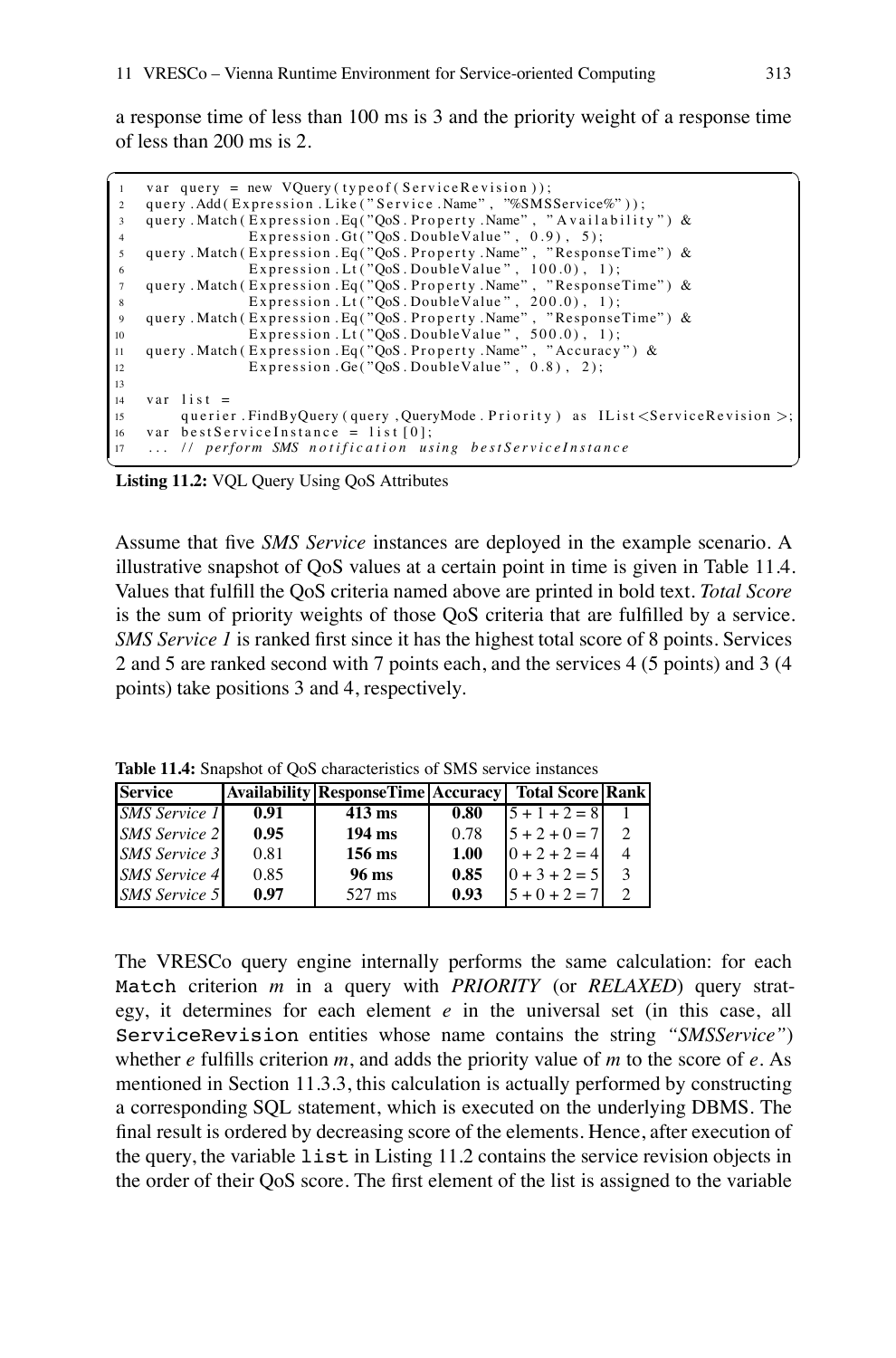bestServiceInstance, a reference to *SMS Service 1*, which is subsequently used to perform the SMS notification.

# *11.3.6 Dynamic Service Invocation*

Web Service invocations in VRESCo are executed using the *Daios*framework [9]. In contrast to many other Web service client frameworks that rely on code generation and client-side stubs to invoke services (such as Apache Axis  $2<sup>2</sup>$ ), Daios seeks to provide *stub-less* communication with Web services. Furthermore, the Daios framework is *protocol-independent* in the sense that it transparently distinguishes and handles SOAP and REST invocations. This is achieved by using an abstracted *Daios message* format, which describes request and response messages in a high-level way, leaving protocol-specific details to the lower, internal layers of Daios. In the following, we briefly present the dynamic binding capability of VRESCo and discuss the message-centric invocation approach of Daios.

#### **11.3.6.1 Dynamic Binding**

The ability of clients to dynamically bind to services is often claimed to be one of the key advantages of SOA. However, in practice binding often happens at design time using generated stubs. Daios overcomes this issue and provides a service invocation framework that is build upon the dynamic invocation principle. The process of binding to a service involves several steps. Firstly, the client needs to retrieve and parse the service interface description, or *service contract*. WSDL is the standard description language for Web services that use SOAP [28] as the messaging protocol, whereas WADL [24] (Web Application Description Language) is often used to describe REST-based services. Typically both WSDL and WADL parsing involves processing XML schema definitions (XSD) that define the data types of the exchanged documents. Next, a service *proxy* is created from the in-memory representation of the service contract. When the client issues an invocation, the provided input is matched with the message definitions contained in the service contract.

The frequency and occasion at which binding takes place determine the accuracy of the proxy, but also influence the runtime performance since rebinding causes a certain overhead. VRESCo distinguishes the following rebinding strategies:

- Fixed: Fixed proxies perform binding upon creation but never rebind to the target service. They are used in scenarios where rebinding is not required.
- Periodic: With this strategy, the proxy reconsiders the binding periodically in fixed intervals, which is inefficient if the frequency of invocations is low.
- OnInvocation: This strategy causes the proxy to update its binding prior to every service invocation. This ensures that the binding is always up to date but obviously results in a large overhead.

 $<sup>2</sup>$  http://ws.apache.org/axis2/</sup>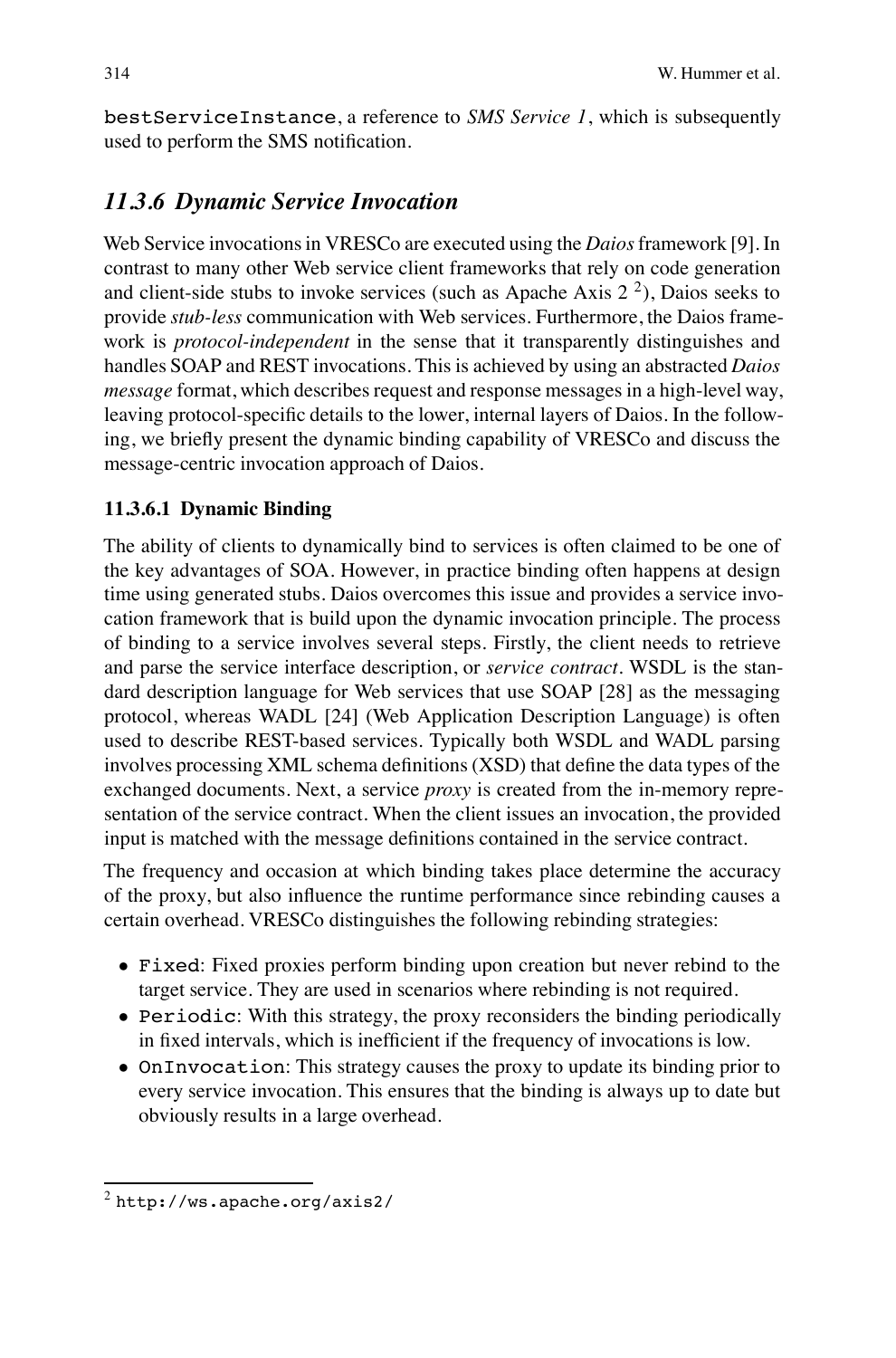- OnDemand: If rebinding happens upon client request, the overhead is reduced in comparison to Periodic and OnInvocation, with the drawback that the binding is not always up to date.
- OnEvent: This rebinding strategy combines the advantages of all strategies by making use of the VRESCo *Event Notification Engine* [13]. Clients enter subscriptions that define in which situations rebinding should take place. If rebinding is due, the VRESCo runtime triggers a corresponding event notification. A disadvantage of this strategy is that clients need to expose a callback service in the network.

The implementation of the number porting scenario makes use of different rebinding strategies. The proxy for the *CRM Service* is updated periodically every hour (Periodic), since this service is subject to frequent changes. A Periodic strategy is also applied for the *Number Porting Service*. Because the *Email Service* and the *Billing Service* are very stable and have not evolved over the last years, the message exchange with these services is conducted using a Fixed client. In order to select the best-performing instance of the *SMS Service* in each execution of the number porting process, an OnInvocation proxy is used for invoking the Notify operation. A thorough performance evaluation of the different rebinding strategies has been carried out in [15].

#### **11.3.6.2 Message-Centric Communication**

Daios follows a message-oriented approach, i.e., client developers do not "invoke operations" but send and receive messages to and from the service. Daios uses a special message format which abstracts messages from their XML representations. The Daios message represents objects as a collection of name/value pairs. The value of one such pair entry may be either 1) a simple type (string, integer, . . . ), 2) an array of simple types or 3) a message or an array of messages (recursive construction).

```
\boxed{1} DaiosProxy proxy = ...; // get proxy for service of partner CPO
 2
 3 var request = new DaiosMessage ();<br>4 var temnNumber = new DaiosMessage
    var tempNumber = new DaiosMessage ( ) ;
 5 tempNumber . Set ( "CountryCode" , 43);
 6 tempNumber . Set ( "AreaCode" , 686);
 7 \text{ temp number. Set ("Number", 1234567);}8 var desiredNumber = new DaiosMessage ( ) ;
 9 desiredNumber . Set ("CountryCode" , 43);
10 desiredNumber . Set ("AreaCode" , 677);
 11 desiredNumber . Set ( "Number" , 87654321);
12 request. Set ("TempNumber", tempNumber);
 13 request . Set ("DesiredNumber" , desiredNumber );
 14 request . Set ("ScheduledTime " , 1267124400);
15
16 DaiosMessage response = proxy . RequestResponse (request);<br>Listing 11.3: Construction of Daios Messages
```
Listing 11.3 shows how a request to the operation *SchedulePorting* of the *Number Porting Service* is constructed using Daios. The service selection and proxy cre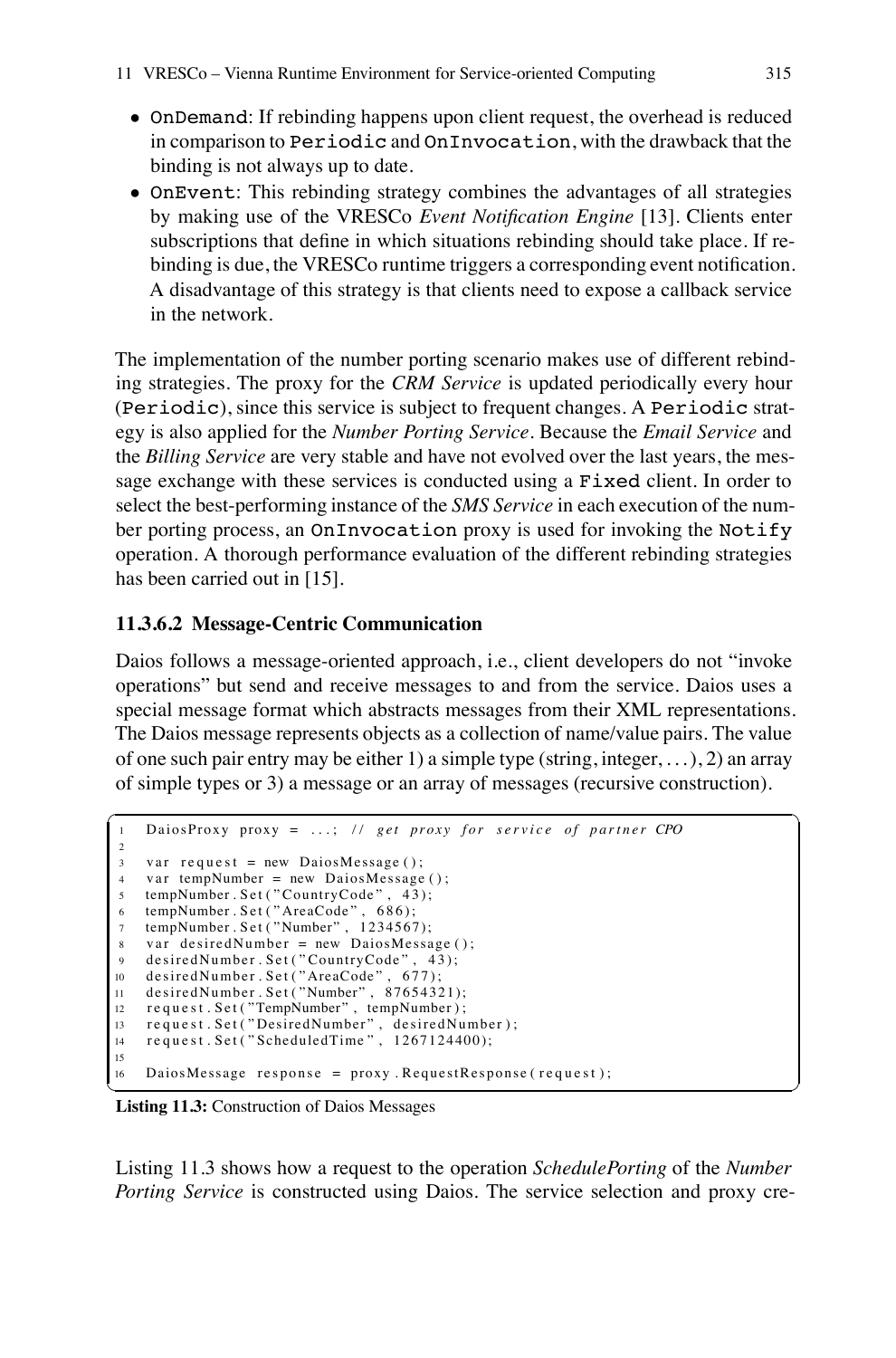ation has been illustrated in Listing 11.1 in Section 11.3.3. Now we assume that the process execution has just determined the partner CPO in the activity *Lookup Partner* and that in line 1 of Listing 11.3 we obtain a reference to the Daios proxy for this partner. To construct the desired request message, three Daios messages are instantiated: a "container" Daios message named request and two message instances tempNumber and desiredNumber. In lines 5-7 and 9-11, respectively, the simple values CountryCode, AreaCode and Number are set. The recursive construction of Daios messages is illustrated in lines 12 and 13.

Once the DaiosMessage has been constructed, the DaiosProxy instance is used to perform a synchronous service invocation (see line 15 in Listing 11.3). Note that this proxy follows a Periodic rebinding strategy and reconsiders its binding every 60 minutes in order to always bind to the most recent version of the service (see Listing 11.1). Besides the "request response" invocation flavor, Daios also supports asynchronous communication ("fire and forget", "poll object" and "callback"). The achievement of the Daios framework is that all information necessary to construct the final SOAP message (qualified operation names, XML namespaces, etc.) is transparently collected from the target service's WSDL document in the background. Analogously, the SOAP response from the service is internally converted back to the high-level Daios message format. In Section 11.3.7 we will discuss the internals of service invocations in VRESCo and how transformations of input and output messages are performed using a *Mediator Chain*.

### *11.3.7 Service Mediation*

The *Number Porting Service* instances of the three different CPOs participating in the example scenario have the same logical interface in terms of which information needs to be provided by a calling endpoint, but the services differ in their syntactical interface (i.e., the schema of the input messages). In VRESCo terms, the three services provide the same (abstract) *features*, but implement a different concrete *operation* interface. Hence, if service endpoints are to be exchanged transparently, there is a need to map the interfaces to one another. This mapping can be easily achieved using the *VRESCo Mapping Framework* (VMF), which provides capabilities to map between input and output parameters of features and operations stored in the registry.

The VMF architecture is illustrated in Figure 11.7. At design time, or *mapping time*, service providers use the *Mapper* component to enter the mapping information into the mapping database via the *Metadata Service*. The mapping information comprises 1) the (interfaces of the) abstract *features* that are available, 2) the (interfaces of the) *operations* a service offers, 3) which operation implements which feature and 4) how operation interface and feature interface are mapped to one another.

Having published the mapping functions for the operations of all three CPOs, the endpoints for feature PortNumber can be dynamically exchanged at *execution time*. Clients simply provide their input in the format that is dictated by the feature's interface. The VRESCo client library then transparently converts the input such that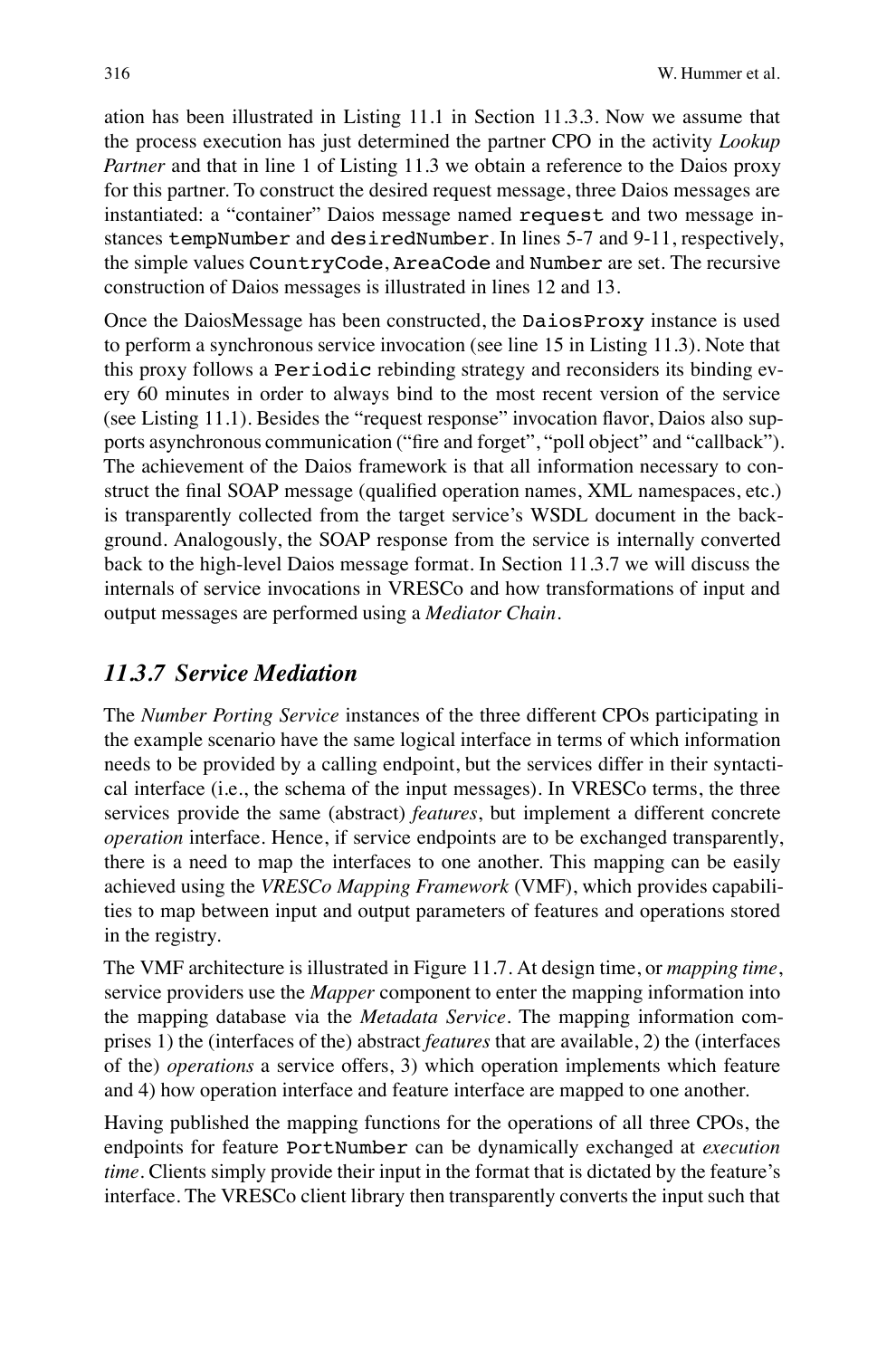

**Fig. 11.7:** VMF architecture

it matches the interface of the target operation. To that end, *Mapping Mediator*s are plugged in to the client library as a part of the *Mediator Chain*. Each mediator that is part of this chain may perform modifications to the incoming and outgoing messages. Converting a high-level feature input or output message to its equivalent message on operation level is referred to as *lowering*, whereas the opposite is called *lifting*. The *Mapping Mediator* retrieves the lowering and lifting information from the *Metadata Service*. When outgoing messages are handed through the mediator chain, the *Mapping Mediator* performs the lowering before the message is finally serialized to SOAP and sent via the *Web Service Stack*. Incoming messages are firstly deserialized and travel back through the mediator chain in the opposite direction.

The concrete interface mediation concerning the service operation *SchedulePorting* is depicted in Figure 11.8. The *feature* PortNumber is stored in the VRESCo metadata model. The metadata model defines that the feature expects the input data *Temp-Number*, *DesiredNumber* and *ScheduledTime*. The type of the parameters is defined in the model as *data concepts*: in the case of *TempNumber* and *DesiredNumber* the type is *PhoneNumber* (which contains sub-elements *CountryCode*, *AreaCode* and *Number*), and the type of *ScheduledTime* is *long*. The telecommunication operators CPO1, CPO2 and CPO3 provide a *SchedulePorting* operation, each of which has a slightly different interface (see Section 11.2.1). To create the mapping between the *feature* parameters and the *operations'* parameters, VMF provides a number of *Mapping Functions*. Mapping Functions may be defined for both input and output parameters. Currently, the following Mapping Functions are supported:

- **Assign** functions link one parameter to another parameter of the same data type.
- Parameters may be assigned **constants** of simple data types.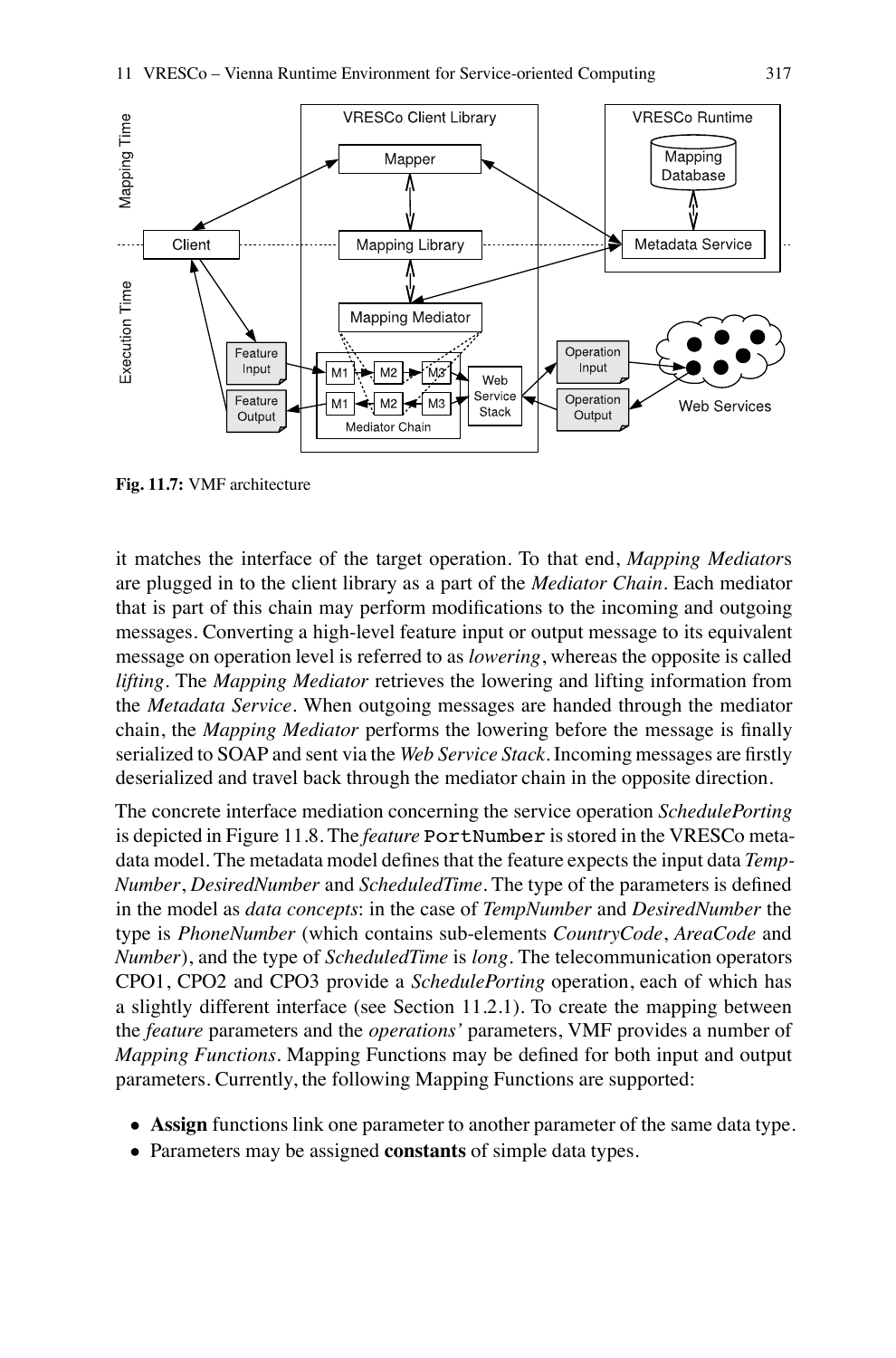

**Fig. 11.8:** Interface mapping for *SchedulePorting* operations

- Simple data types may be **converted** to other simple types. For example, *convertToInt* converts a given value to an *integer* (if possible) and the *convert-ToString* function creates a string representation of its input value.
- The set of **array** functions provides for creation of arrays and the access to elements at certain positions.
- Functions such as *Concat* or *Substring* allow for **string manipulation**.
- **Mathematical** operations are supported for *numeric* and *boolean* data types.
- Additionally, more **complex mappings** may be defined directly in C# code. The mapping code is stored in VRESCo as plain text and gets executed upon request using *CS-Script* 3, a scripting engine for C#.

Listing 11.4 contains a code excerpt that shows how mapping functions can be added to the VRESCo runtime. In the listing, the mapping between the service operation *SchedulePorting* of CPO1 and the feature PortNumber is implemented. In line 4, a Mapper object is created that mediates between the feature and the operation. The mapper allows direct access to the input (and output) parameters of both the feature and the operation. In lines 6 and 7, the parameters are stored to the variables fInput and oInput. Starting from line 9, the actual mapping functions are constructed. As indicated in Figure 11.8, the mapping functions are applied in a chain, where the result of one function becomes the input of another function. In this example, the "elementary" mappings are two Concat (string concatenation) functions

 $3$  http://www.csscript.net/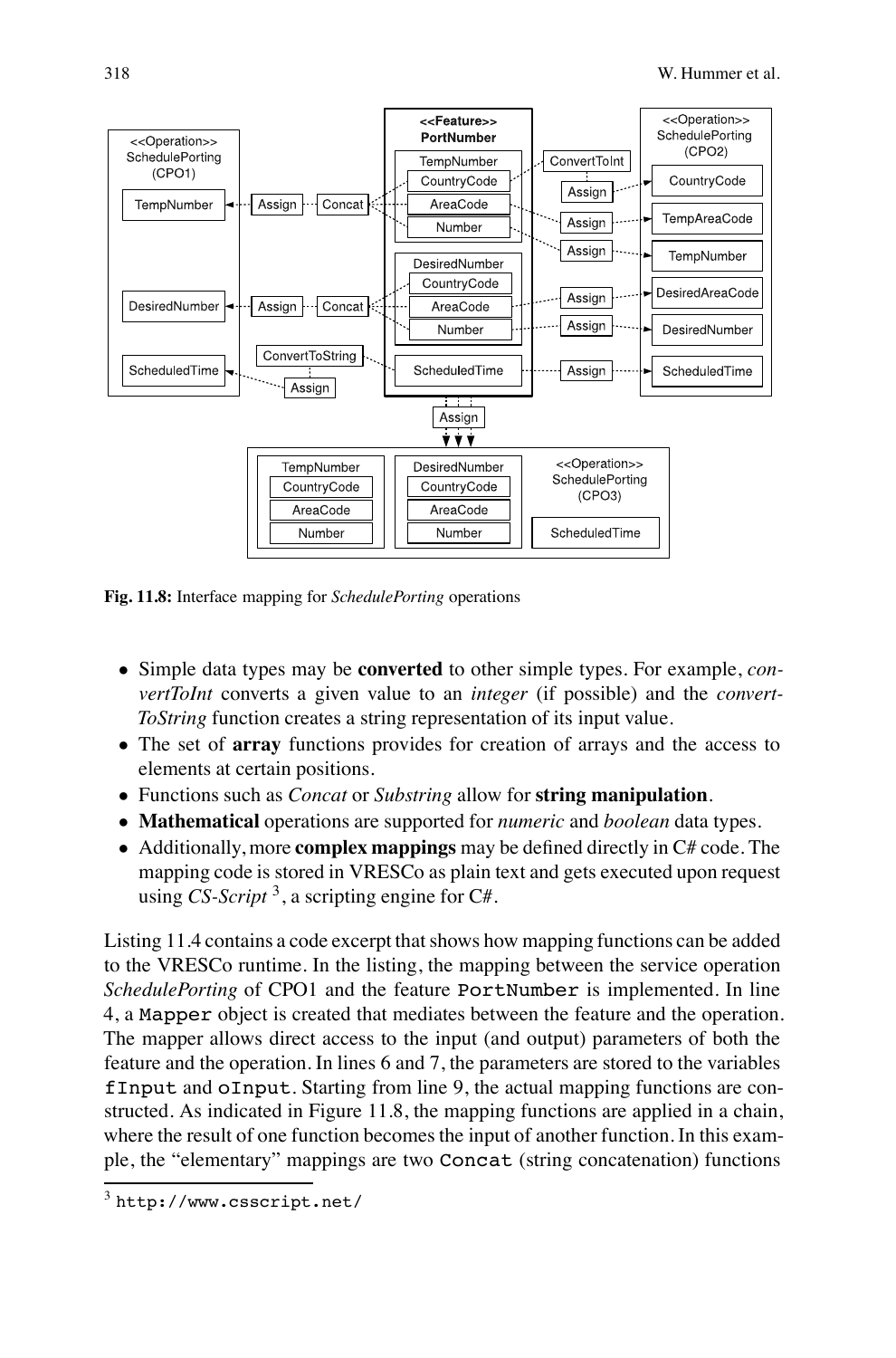and one ConvertToString function (compare lines 9-22). The results of these functions serve as input to an Assign function for each of the three parameters of the operation *SchedulePorting* of CPO1.

```
<sup>1</sup> var metaPubl = VReSCOClientFactory . CreateMetaDataPublisher ("user", "pass");
  2 var feature = ...; // get 'PortNumber' feature<br>3 var operation = ...; // get 'SchedulePorting' operation of CPOI
 4 var mapper = metaPubl . createMapper( feature , operation );
 5
 6 IList <MappingElement> fInput = mapper . FeatureI nputParameters ;
      7 IList <MappingElement> oInput = mapper . OperationI nputParameters ;
 8
9 var concat1 = new Concat ();<br>10 concat1. AddInputElement (fIn
10 concat1 . AddInputElement(fInput [0]. Children [0]);<br>11 concat1 . AddInputElement(fInput [0] Children [1]);
11 concat1 . AddInputElement(fInput [0]. Children [1]);<br>12 concat1 . AddInputElement(fInput [0]. Children [2]):
12 concat1 . AddInputElement(fInput[0]. Children [2]);<br>13 concat1 = mapper. AddFeatureToOperationFunction(
      \text{concat1} = mapper. AddFeatureToOperationFunction(concat1);
14
15 var concat2 = new Concat():
16 concat2. AddInputElement(fInput [1]. Children [0]);<br>17 concat2. AddInputElement(fInput [1]. Children [1]);
17 concat2 . AddInputElement(fInput [1]. Children [1]);<br>18 concat2 . AddInputElement(fInput [1]. Children [2]);
      concat2. AddInputElement(fInput [1]. Children [2]);
19 concat2 = mapper . AddFeatureToOperationFunction( concat2 );
20
21 var to String = new ConvertTo String (fInput [2]);<br>22 to String = mapper. AddFeature To Operation Function
      \text{toString} = \text{maper} \cdot \text{AddFeatureToOperationFunction}(\text{toString});
23
24 mapper . AddFeatureToOperationFunction (new Assign (concat1 . Result, oInput [0]));<br>25 mapper . AddFeatureToOperationFunction (new Assign (concat2 . Result, oInput [1]));
25 mapper . AddFeatureToOperationFunction (new Assign (concat2 . Result, oInput [1]));<br>26 mapper . AddFeatureToOperationFunction (new Assign (toString . Result, oInput [2]))
      mapper . AddFeatureToOperationFunction (new Assign (toString . Result, oInput [2]));
27
```
28 metaPubl . AddMapping (mapper . GetMapping ());<br> **Listing 11.4:** Creating the Mapping for Operation *SchedulePorting* of CPO1

Finally, the metadata publisher is used to store the constructed mapping instructions in the VRESCo runtime. Registering the mapping for operation *SchedulePorting* of the remaining operators CPO2 and CPO3 works analogously. CPO2 requires only one parameter to be converted to *integer* using the function ConvertToInt, the remaining input message parts can be simply copied using the Assign function. The mapping for CPO3 is straight-forward since its operation *SchedulePorting* and the PortNumber feature are identical in their interface.

# **11.4 Related Work**

In this section we point to existing work that is related to VRESCo. We focus our discussion on the areas of service registries and service metadata, as well as service mediation and dynamic invocation.

In the area of Web service registries, a number of approaches and standards exist. UDDI [19], which was originally proposed as a core Web service standard, models characteristics of services (in the form of businessService, binding-Template and tModel) as well as identities of service providers (business-Entity contains metadata about a publisher and publisherAssertion de-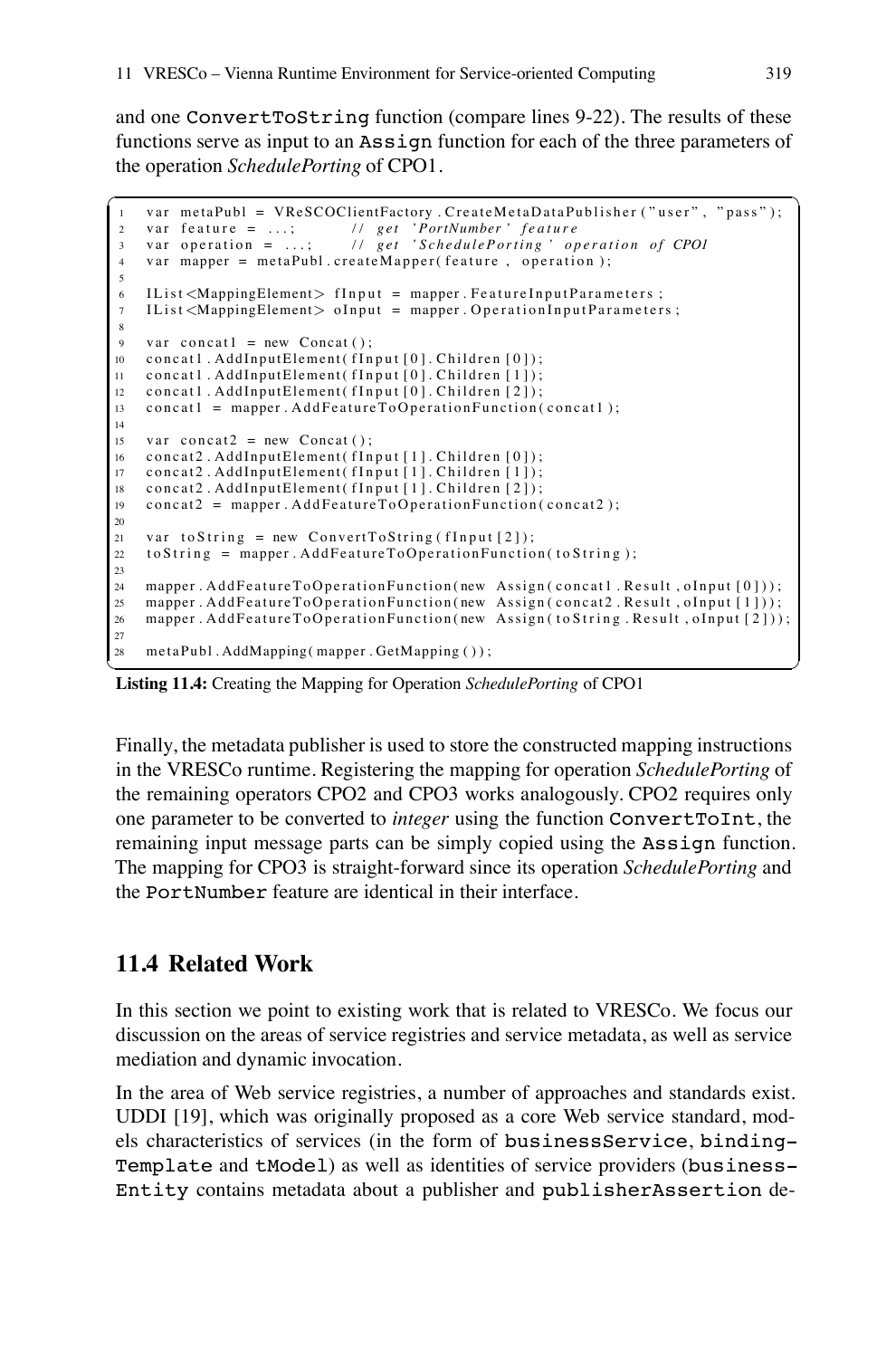scribes relations between parties). The technical model (tModel) of UDDI supports mainly unstructured data, whereas the VRESCo data model is well-defined and distinguishes between the *metadata model* and the *service model*. UDDI had very limited success and was never fully adopted by the industry, a claim which is supported by the fact that public UDDI registries of Microsoft, SAP and IBM were eventually shut down in 2005. The set of specifications collectively described as *ebXML* (*Electronic Business using XML*) <sup>4</sup> enables enterprises to conduct electronic business over the Internet. Amongst other concepts, ebXML defines a *Registry Information Model* [17] and a *Registry Services* [18] standard. Similar to UDDI, the ebXML data model is rather unstructured, reducing the service description to a collection of links to its technical specification, such as the WSDL document. Furthermore, no distinction is made between abstract service features and concrete service implementations or instances. IBM's *WebSphere Service Registry and Repository* (WSRR) [7] uses a more structured information model, with the ability to automatically generate model entities (called *logical derivations*) from *physical documents* of well-known formats such as WSDL, XSD or WS-Policy. As opposed to VRESCo, WSRR has limited support for metadata versioning in the sense that logical derivations are not manipulable and hence not versionable.

| <b>Category</b>                                  |                             |          |          | <b>UDDI</b> ebXML WebSphere VRESCo |          |
|--------------------------------------------------|-----------------------------|----------|----------|------------------------------------|----------|
| Service Metadata:                                | Unstructured                |          |          |                                    | $\sim$   |
|                                                  | Structured                  | $\sim$   | $\sim$   |                                    |          |
| Service Querying:                                | Query Language / API        |          |          |                                    |          |
|                                                  | Type-Safe Queries           | $\times$ | $\times$ | $\sim$                             |          |
| Service Versioning:                              | Service Model Versioning    | $\times$ |          |                                    |          |
|                                                  | Metadata Versioning         | X        |          | $\sim$                             | $\times$ |
|                                                  | End-to-End Support          | $\sim$   | $\sim$   | $\times$                           |          |
| Quality of Service:                              | <b>Explicit QoS Support</b> | $\times$ | $\times$ | $\sim$                             |          |
|                                                  | <b>OoS</b> Monitoring       | $\times$ | $\times$ | $\times$                           |          |
| Dynamic Service Invocation: Binding & Invocation |                             | X        | $\times$ | $\sim$                             |          |
|                                                  | Mediation                   | $\times$ | $\times$ |                                    |          |

**Table 11.5:** Comparison of related registry approaches

The results of the comparison between VRESCo and related approaches are summarized in Table 11.5. Of all discussed approaches, VRESCo is the only framework that provides end-to-end versioning support, which allows to seamlessly rebind and invoke different service revisions are runtime. All mentioned registries allow for querying using a specialized Query language or an API that operates on the datamodel entities, respectively. However, type-safe queries are not supported by most approaches since usually querying is performed on the underlying unstructured model using SQL or the like. Explicit support for non-functional, QoS-related service metadata is not available with UDDI or ebXML. WebSphere offers basic QoS support by means of integration of WS-Policy documents as well as user-defined

<sup>4</sup> http://www.ebxml.org/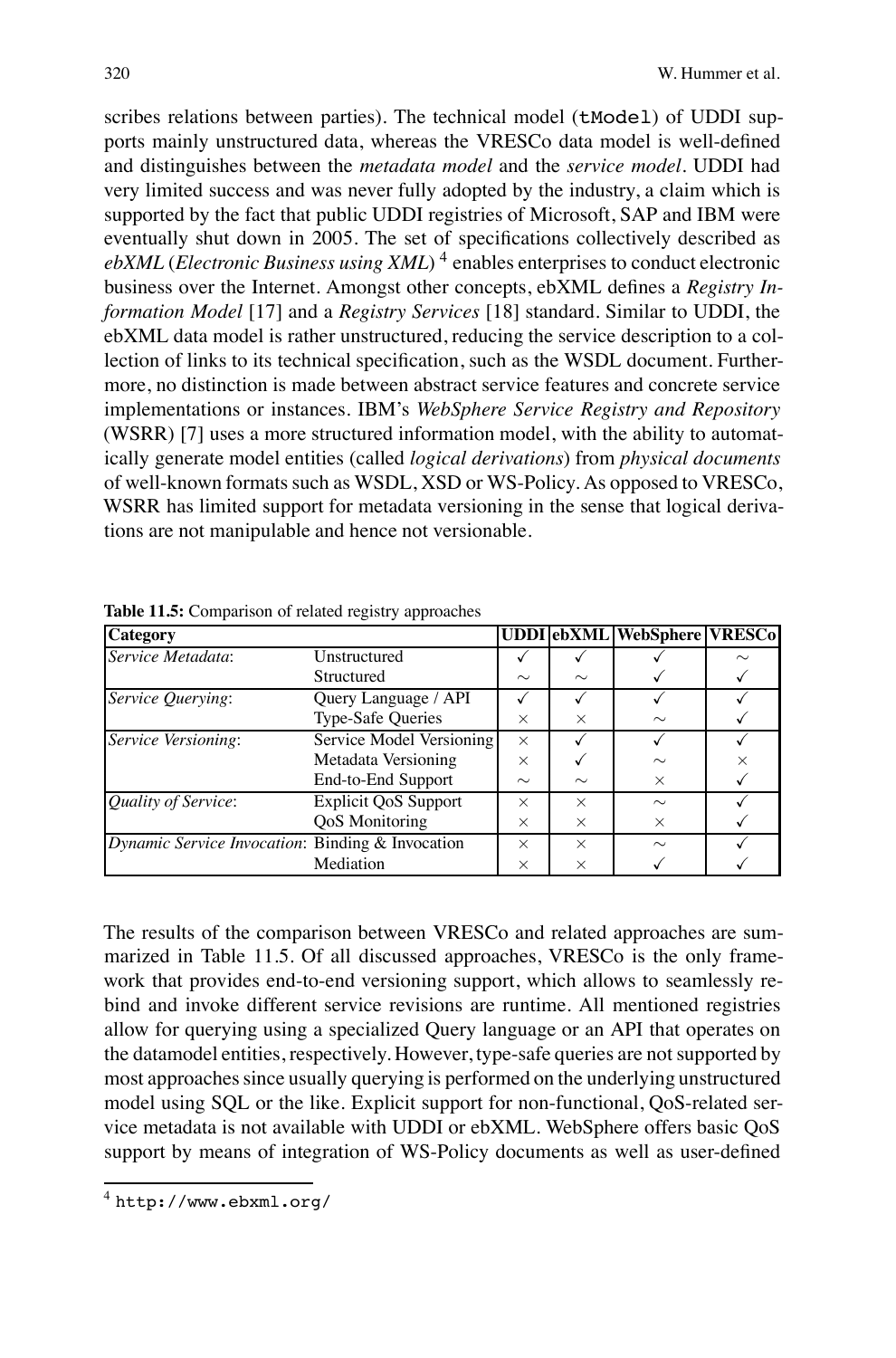*classifications* metadata. However, this approach is limited to static attributes such as security, price or reliable messaging, and leaves out important performancerelated characteristics such as the availability of a service or the response time of an operation. In addition to UDDI and ebXML, a number of other standards and approaches in the area of service metadata [2] exist. For instance, OWL-S [26] is an ontology for describing semantic Web services [12] with the aim of automatic Web service discovery, invocation and composition. SAWSDL [27] attempts to include semantic annotations directly into WSDL documents, which describe the service interface. SAWSDL enriches WSDL by semantic models on XML schema level as well as interface and operation level. SAWSDL also uses *lifting* and *lowering* of messages using XSLT transformation. However, it must be emphasized that the VRESCo metadata model addresses enterprise scenarios where metadata is considered a valuable business asset and does therefore not compete with semantic Web approaches, which aim at disclosing all metadata. Furthermore, VRESCo logically and physically separates the service description (e.g., in the form of WSDL) from the metadata description. Related to metadata description is the problem of runtime querying for services that match certain requirements. The authors of [30] present a Web service query algebra based on a formal model of service and operation graphs. The model also includes QoS parameters and allows for defining constraints in the form of inter-service and intra-service dependencies. The query language uses algebraic operators on service functionalities (*functional map* operator), QoS (*quality select* operator) and compositions (*compose* operator). Upon execution of a query, optimization techniques are applied to select the best service execution plan. This work is different to VRESCo since it focuses on the formal service model and the query algebra as well as its optimizations, whereas VRESCo constitutes a runtime for service management and querying. The API of VQL queries is based on the Query Object pattern [6] rather than on formal predicates and clauses. Furthermore, optimizations are left to the underlying database management system.

Obviously, pure registries such as UDDI and ebXML do not support dynamic binding, mediation and invocation. WebSphere supports service mediation using *mediation streams*, a sequence of processing steps that are executed when an input message arrives. Inside mediation streams, a set of mediation primitives can be used to change the format and content of messages. In contrast to VRESCo, mediation streams are general purpose interceptors that are also used to log messages, perform database lookups and so forth, whereas mediation in VRESCo is tailored to define a mapping between abstract features and concrete operations. Of the previously discussed frameworks, integration of dynamic binding and invocation is only implemented by VRESCo. WebSphere does provide the prerequisites for dynamic endpoint selection and for dynamically exchanging the message transport protocol (e.g., HTTP, JMS), but the degree of abstraction does not reach the same level as with the Daios messaging approach, where even the messaging protocol itself (e.g., SOAP, REST) can be transparently switched. Dynamic binding has also been addressed by other approaches. For example, Di Penta et al. [4] present WS-Binder, a framework that enable dynamic binding of services within WS-BPEL [23] processes. In their approach, proxies are used to separate abstract services and con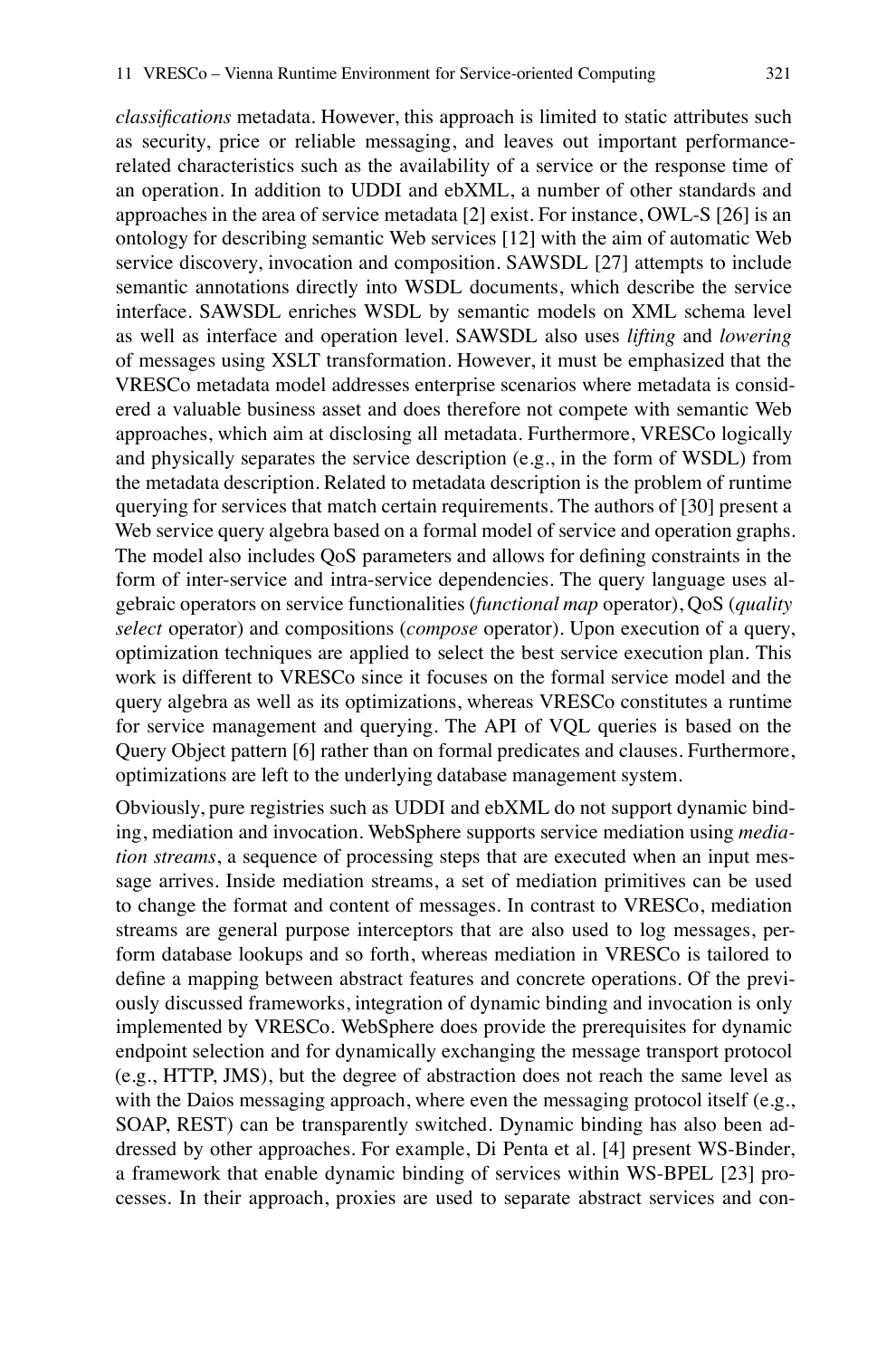crete instances. Similarly, the autors of [21] present a solution to model bindings in the JOpera system using reflection. In contrast to VRESCo, both frameworks focus mainly on service composition environments.

In the area of service mediation, most approaches to resolving interface incompatibilities use an adapter-based solution [3, 10]. Whereas these adapters are principially similar to the mediators in VRESCo, they are more decoupled from the clients. The mediators approach allows to easily integrate existing domain knowledge, also in the form of more complex mediation concepts (such as mediation based on semantic service metadata), which is not always simple to achieve using adapters. Besides syntactic mediation of service messages [25], other related work focuses on mediation on business protocol level. The authors of [1] identify and characterize different interoperability patterns of business-level interfaces and protocols, and propose possible solutions. In [5], a set of operators is defined to tackle the problem of behavioral service interface adaptation. The behavioral interface is seen as *"a collection of control dependencies defined over a set of message exchanges"*. The paper also provides a graphical notation for the interface transformation algebra that is put forward. In contrast to the mentioned approaches, the VRESCo runtime mediates structural differences of service interfaces, but does not consider mediation on message exchange level.

#### **11.5 Conclusion**

One of the key promises of SOC is that it provides for loosely coupled distributed applications based on the publish-bind-find-execute cycle. However, SOC practice often falls short of keeping this promise due to the lack of service metadata, service querying possibilities, explicit QoS support, and solutions for dynamic binding and interface mediation. In this paper we have described *VRESCo*, the *Vienna Runtime Environment for Service-oriented Computing*, which provides a solution for some issues and shortcomings that are prevalent in current SOA research and practice. The challenges addressed by VRESCo have been identified and illustrated based on a *number porting* example scenario. First and foremost, in an attempt to "recover the broken SOA triangle" [16], VRESCo constitutes a service *registry* that is used by providers to store information about services in a (meta-)data model. The distinction between abstract *features* (*metadata model*) and concrete service implementations (*service model*) allows to group service instances that provide an identical functionality. VRESCo enables clients to query the stored information using the specialized query language VQL in order to dynamically select an endpoint for their invocations. The selection may be based on *functional* criteria which concern the interface (or service contract), but also on *non-functional* criteria in the form of *QoS* attributes. The Daios framework employs an abstracted message format and is used in VRESCo to realize *dynamic* and protocol-indendent *invocations*. The VRESCo data model supports explicit *versioning* of service revisions, operations and parameters. User-defined and default *tags* describe the features of a service revision and its position in the *version graph*. With the aid of mapping functions, the VRESCo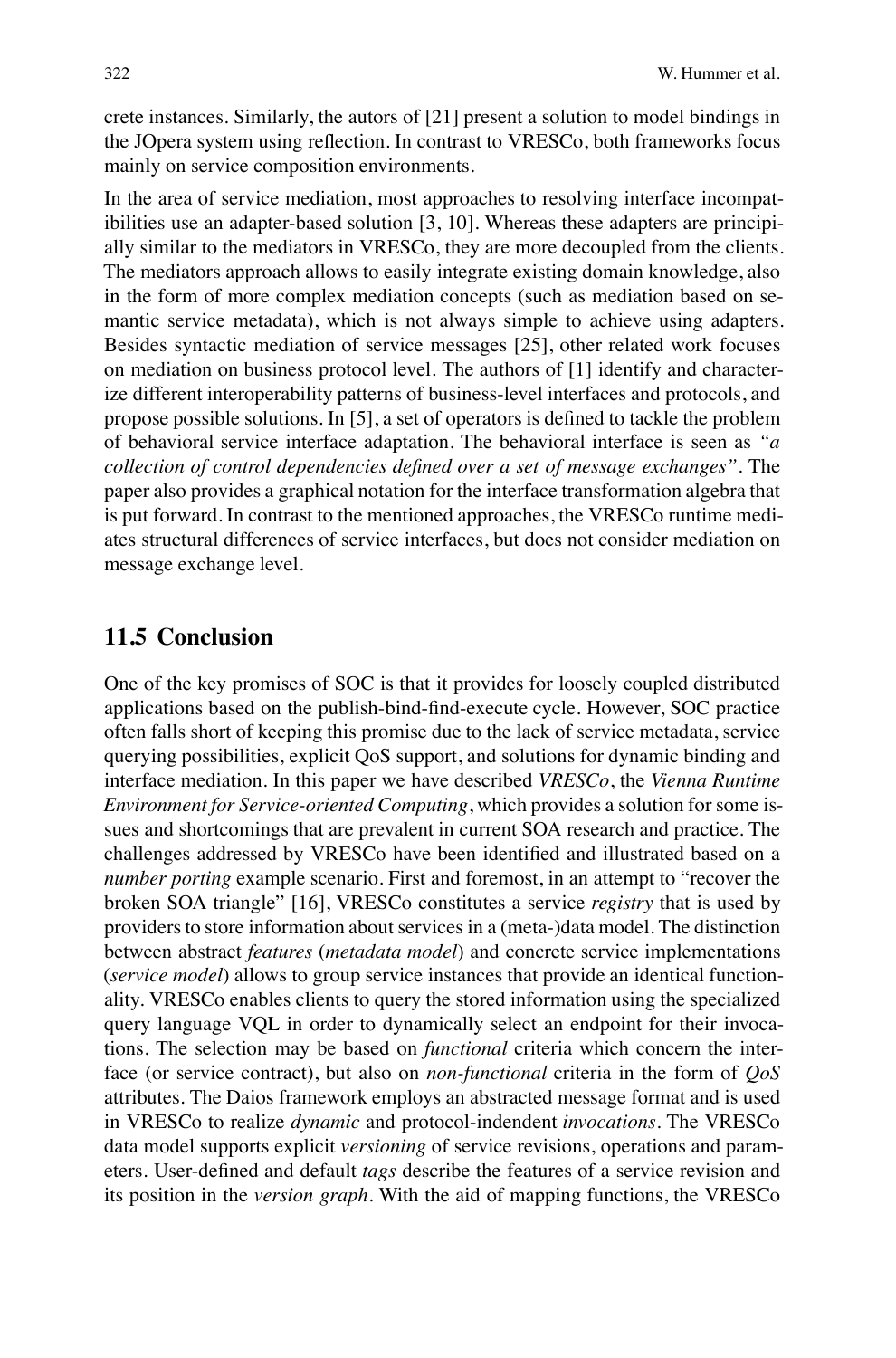runtime mediates between service instances which perform the same task but differ in their technical interface. The VRESCo framework covers several distinct aspects of SOC practice and research. The result of our related work review is that similar solutions in each partial research direction exist, but that VRESCo constitutes a unique combination of service computing concepts and techniques.

**Acknowledgements** The research leading to these results has received funding from the European Community's Seventh Framework Programme [FP7/2007-2013] under grant agreement 215483 (S-Cube).

#### **References**

- 1. Benatallah, B., Casati, F., Grigori, D., Nezhad, H.R.M., Toumani, F.: Developing Adapters for Web Services Integration. Advanced Information Systems Engineering **3520/2005**, 415–429 (2005)
- 2. Bodoff, D., Ben-Menachem, M., Hung, P.C.K.: Web Metadata Standards: Observations and Prescriptions. IEEE Softw. **22**(1), 78–85 (2005). DOI http://dx.doi.org/10.1109/MS.2005.25
- 3. Cavallaro, L., Di Nitto, E.: An approach to adapt service requests to actual service interfaces. In: SEAMS '08: Proceedings of the 2008 international workshop on Software engineering for adaptive and self-managing systems, pp. 129–136. ACM, New York, NY, USA (2008). DOI http://doi.acm.org/10.1145/1370018.1370041
- 4. Di Penta, Massimiliano and Esposito, Raffaele and Villani, Maria Luisa and Codato, Roberto and Colombo, Massimiliano and Di Nitto, Elisabetta: WS Binder: a framework to enable dynamic binding of composite web services. In: SOSE '06: Proceedings of the 2006 international workshop on Service-oriented software engineering, pp. 74–80. ACM, New York, NY, USA (2006). DOI http://doi.acm.org/10.1145/1138486.1138502
- 5. Dumas, M., Spork, M., Wang, K.: Adapt or Perish: Algebra and Visual Notation for Service Interface Adaptation. Business Process Management **4102/2006**, 65–80 (2006)
- 6. Fowler, M.: Patterns of Enterprise Application Architecture. Addison-Wesley Longman Publishing Co., Inc., Boston, MA, USA (2002)
- 7. International Business Machines Corporation (IBM): WebSphere Service Registry and Repository. http://www.ibm.com/software/integration/wsrr/ (2002)
- 8. Leitner, P., Michlmayr, A., Rosenberg, F., Dustdar, S.: End-to-End Versioning Support for Web Services. In: SCC '08: Proceedings of the 2008 IEEE International Conference on Services Computing, pp. 59–66. IEEE Computer Society, Washington, DC, USA (2008). DOI http: //dx.doi.org/10.1109/SCC.2008.21
- 9. Leitner, P., Rosenberg, F., Dustdar, S.: DAIOS Efficient Dynamic Web Service Invocation. IEEE Internet Computing **13**(3), 72–80 (2009)
- 10. Lin, B., Gu, N., Li, Q.: A requester-based mediation framework for dynamic invocation of web services. In: SCC '06: Proceedings of the IEEE International Conference on Services Computing, pp. 445–454. IEEE Computer Society, Washington, DC, USA (2006). DOI http: //dx.doi.org/10.1109/SCC.2006.13
- 11. Löwy, J.: Programming WCF Services. O'Reilly (2007)
- 12. McIlraith, S.A., Son, T.C., Zeng, H.: Semantic Web Services. IEEE Intelligent Systems **16**(2), 46–53 (2001). DOI http://dx.doi.org/10.1109/5254.920599
- 13. Michlmayr, A., Rosenberg, F., Leitner, P., Dustdar, S.: Advanced event processing and notifications in service runtime environments. In: DEBS '08: Proceedings of the second international conference on Distributed event-based systems, pp. 115–125. ACM, New York, NY, USA (2008). DOI http://doi.acm.org/10.1145/1385989.1386004
- 14. Michlmayr, A., Rosenberg, F., Leitner, P., Dustdar, S.: Comprehensive qos monitoring of web services and event-based sla violation detection. In: MWSOC '09: Proceedings of the 4th